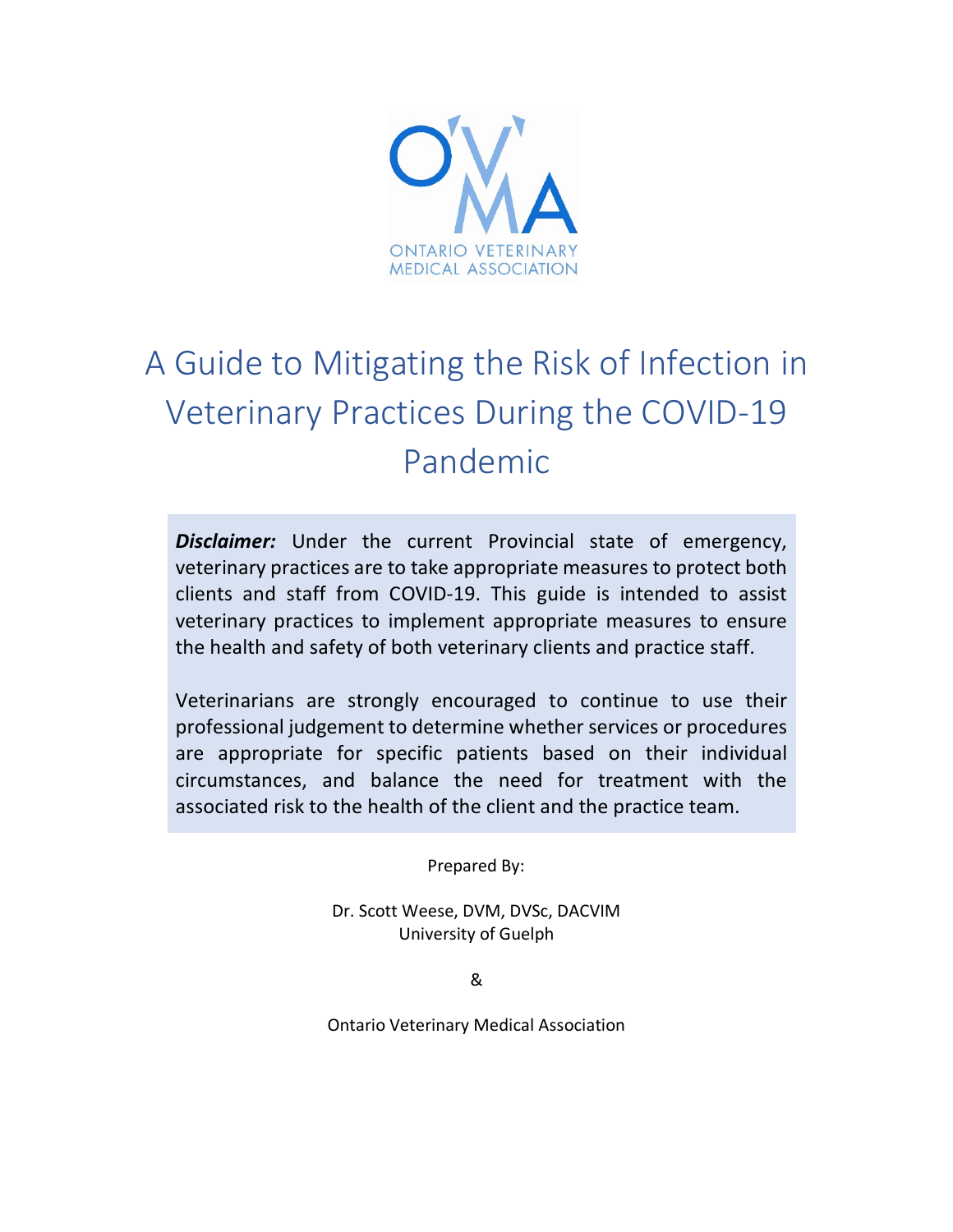

# INDEX

| <b>Overview</b>                                 | 1  |
|-------------------------------------------------|----|
| <b>General Concepts</b>                         | 2  |
| <b>SARS-Cov-2 Infection in Animals</b>          | 2  |
| <b>Allowing Clients in the Practice</b>         | 3  |
| <b>Identification of High-Risk Clients</b>      | 4  |
| <b>Monitoring Temperatures</b>                  | 4  |
| <b>Client Communication</b>                     | 5  |
| <b>Appointment Only</b>                         | 5  |
| <b>Clinic Entrance</b>                          | 5  |
| Reception                                       | 5  |
| <b>Examination Rooms</b>                        | 6  |
| <b>Streamlining Owner/Patient Processing</b>    | 7  |
| <b>Alternate Service Delivery</b>               | 7  |
| Telemedicine                                    | 7  |
| <b>Hybrid Appointments</b>                      | 7  |
| <b>Food/Medication Delivery</b>                 | 8  |
| Food/Medication Pickup                          | 8  |
| <b>Practice Visitors</b>                        | 8  |
| <b>General Infection Prevention and Control</b> | 9  |
| <b>Ensure Physical Distancing</b>               | 9  |
| <b>Hand Hygiene</b>                             | 10 |
| Personal Protective Equipment                   | 10 |
| Animals as Fomites                              | 11 |
| <b>Facility Management</b>                      | 11 |
| <b>Clinic Flow and Barriers</b>                 | 11 |
| <b>Cleaning and Disinfection</b>                | 12 |
| <b>Ventilation and Air Management</b>           | 12 |
| <b>CO2 Monitoring</b>                           | 13 |
| Air Filtration and Treatment                    | 13 |
| <b>Staff Management</b>                         | 13 |
| Minimizing Clinic Staffing                      | 14 |
| Cohorting                                       | 14 |
| <b>Clinic Bubbles</b>                           | 14 |
| Self-Monitoring                                 | 14 |
| <b>Exposed Personnel</b>                        | 15 |
| <b>Infected Personnel</b>                       | 15 |
| Impact of Infected Employee on Practice         | 15 |
| <b>Recovered Personnel</b>                      | 15 |
| <b>COVID Alert Mobile App</b>                   | 16 |
| <b>Outside the Physical Practice</b>            | 16 |
| Identification of High-Risk Clients/Facilities  | 16 |
| On Farms                                        | 16 |
| <b>Mobile Companion Animal</b>                  | 16 |
| <b>Resources</b>                                | 17 |
| <b>Appendix A: Recommended Use of Masks</b>     | 18 |
| <b>Appendix B: Recommended Use of PPE</b>       | 19 |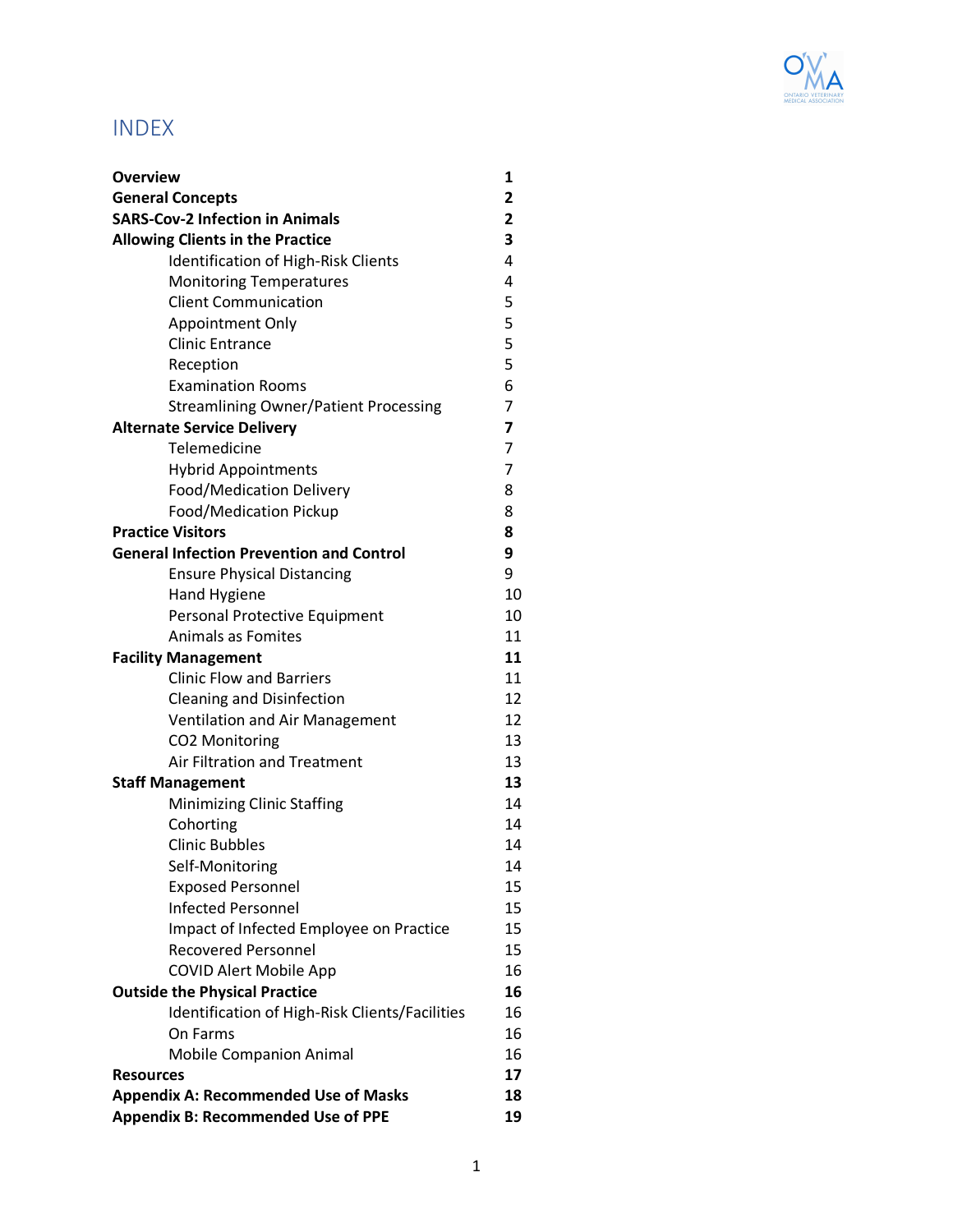# Overview

The COVID-19 pandemic has impacted the delivery of veterinary medicine, like virtually all sectors. While societal containment measures are being decreased, the risk posed by COVID-19 will continue for months or years to come, and control measures of varying forms will be required during this time. Veterinarians will need to continue to implement measures to minimize the risk of spread of SARS-CoV-2, the cause of COVID-19, associated with veterinary practice.

As COVID-19 is predominantly, if not exclusively, maintained through human-to-human transmission, the overall goal of social distancing is to reduce human-to-human contact, both by reducing the incidence of contacts and reducing the closeness and duration of any required contacts. It is recognized that complete social distancing is not possible in veterinary medicine; therefore, measures must be in place to reduce the risk of exposure when distancing is not possible.

The role of animals in transmission of SARS-CoV-2 is unclear. Zoonotic transmission, if it occurs, is presumably very rare. However, veterinarians are at the forefront of risk groups, particularly as they may have contact with animals owned by people with active COVID-19. While the risk is low, it is impossible to say that it is zero. Therefore, measures to minimize zoonotic transmission risks are indicated.

There is no standard approach to COVID-19 control in veterinary practice that would apply to all situations and practice types. Rather, there is a set of expectations and areas of consideration that veterinarians and veterinary clinics must evaluate and apply, as applicable. Below is a set of resources, tips, and best practices to help employers and employees prevent the spread of COVID-19 and work together to reopen the province.

In addition to reviewing and implementing recommendations set out in this guide, employers and workers in Ontario have certain duties and rights under *the Occupational Health and Safety Act* (OHSA) and its regulations. Employers should also review and follow any applicable directives and guidance coming from the Chief Medical Officer of Health, the Ministry of Health, or the Local Health Unit.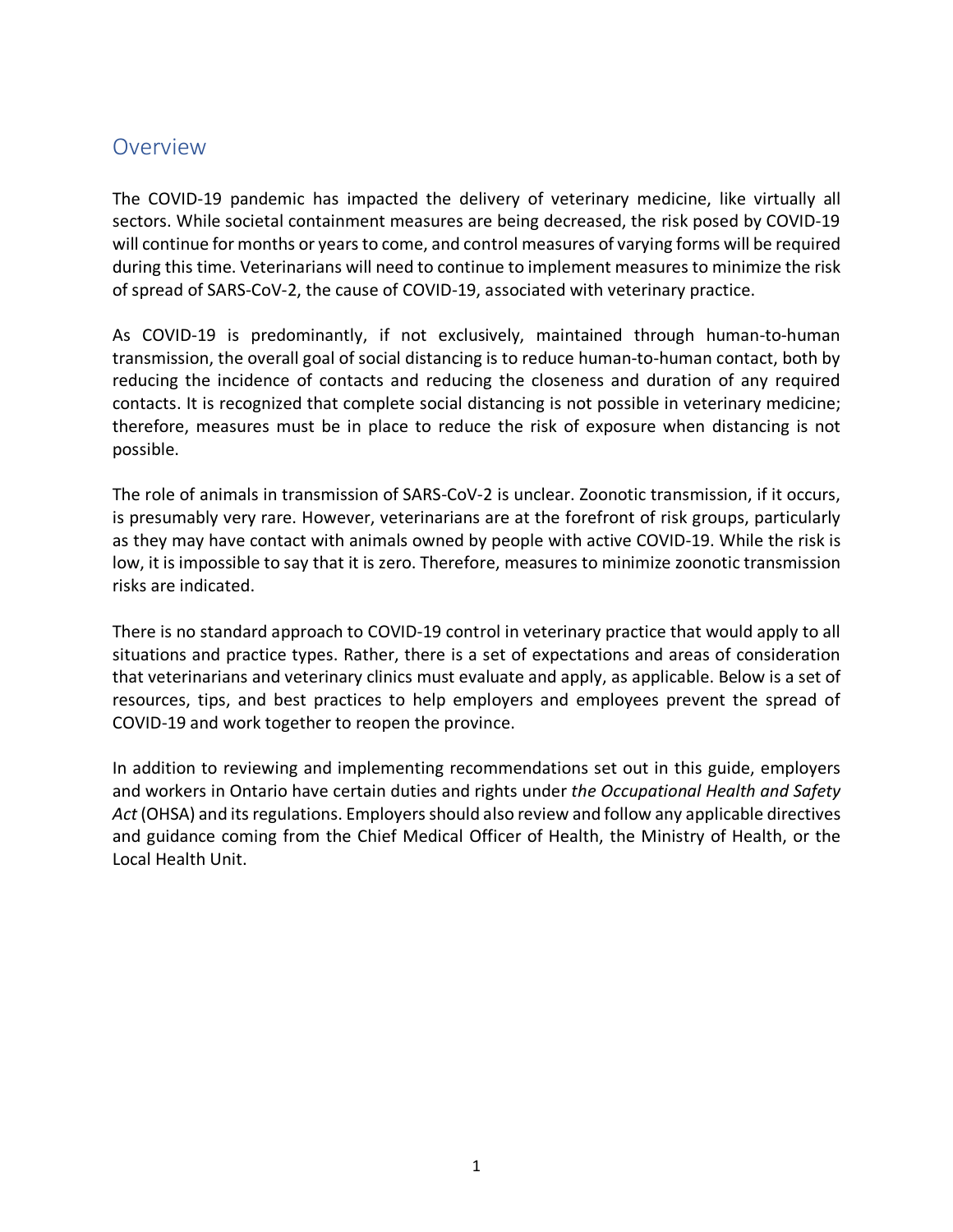

# General Concepts

While COVID-19 rates are currently low in many areas, risk of subsequent waves of infection will persist well into 2021, if not beyond. Viral transmission mainly occurs through close contact and droplet transmission. Risks are greatest in three situations, the '3 Cs'.

- Closed spaces
- Crowded situations
- Close contact settings.

Risks are enhanced when droplet generating procedures are common, including talking, coughing, sneezing and yelling, and with longer contact times. These situations are very common in normal veterinary clinics, highlighting the potential risk of transmission and need for preventive measures.

Measures to reduce risk include:

- Limiting the number of people that enter the clinic (maximizing care that does not involve the client entering the clinic)
- Limiting the number of people that are in the clinic at any given time
- § Limiting contact between animal owners and clinic personnel or other owners
- § Minimizing the duration of contact between animal owners and clinic personnel
- Minimizing or avoiding contact in closed spaces
- § Maximizing the use of physical barriers (e.g. plexiglass shields)
- Maximizing the use of personal protective equipment (e.g. masks)
- Physical distancing
- Cleaning and disinfection
- General infection prevention and control
- Evaluating clinic personnel interactions (e.g. 'clinic bubbles')
- § Maximizing ventilation

# SARS-Cov-2 Infection in Animals

Thorough discussion of SARS-CoV-2 infection in animals is beyond the scope of this document; however, a few important points must be considered.

- Human-pet transmission may be relatively common in households.
- Most infected animals likely have clinically inapparent infections.
- Cats can develop a range of (usually mild) respiratory tract or GI manifestations. Dogs seem to be resistant to clinical disease but may have mild disease (e.g. transient anorexia and depression).
- Cat-cat transmission can occur, so cat-human transmission should be considered possible.
- Dogs are less effective hosts and infected likely pose a much lower transmission risk than cats.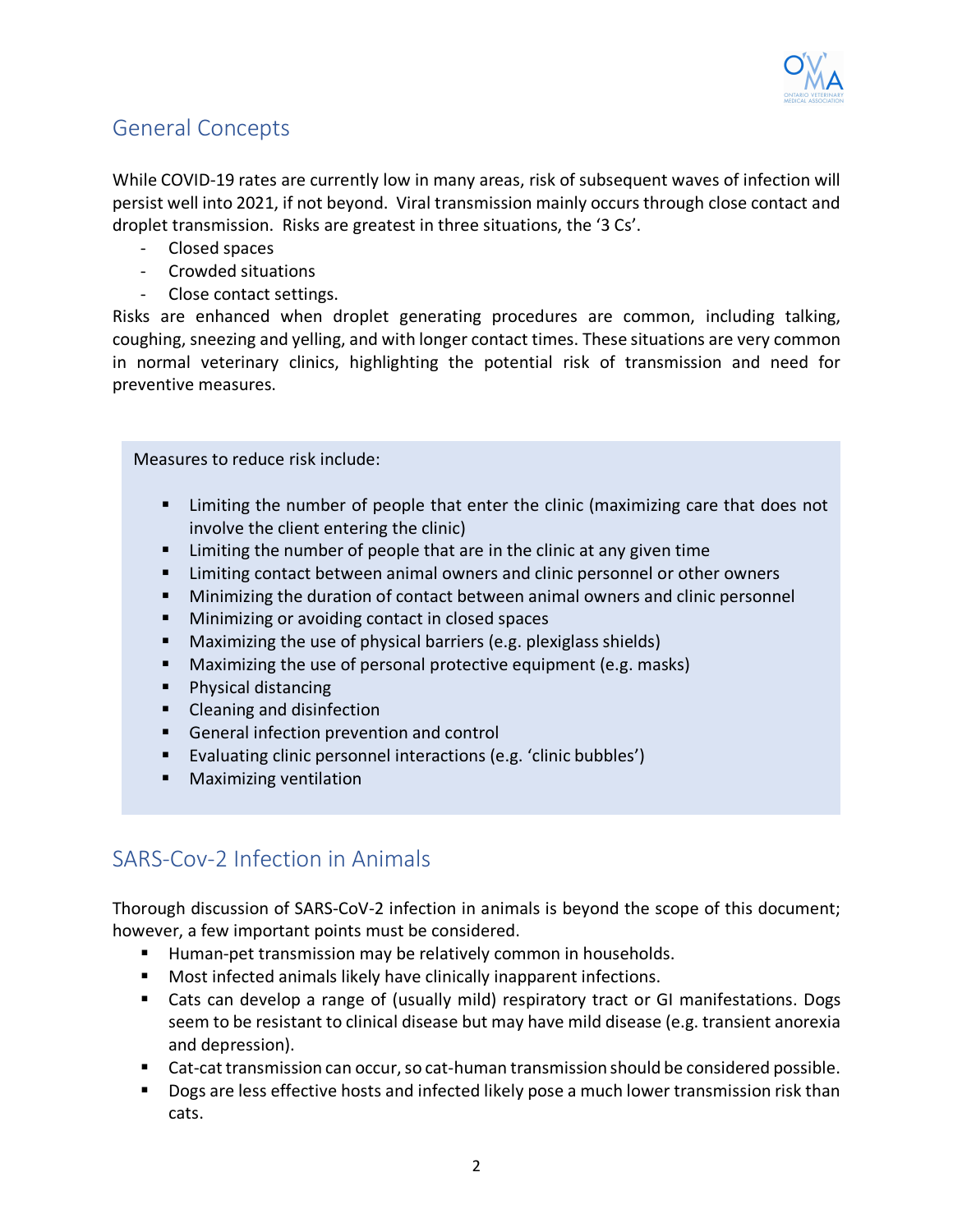

- § Ferrets are likely quite susceptible to infection, and presumably pose some risk of zoonotic transmission.
- Common livestock species appear to be minimally susceptible or non-susceptible
- Susceptibility of horses is unclear.
- Mink are of particular concern because of their susceptibility, ability to transmit the virus back to people and the potential for mutation of the virus with widespread transmission on farms.
- § Wildlife susceptibility is variable and inadequately understood. Most urban wildlife species seem to have limited susceptibility but some (e.g. deer mice, deer) can be infected and transmit the virus.

# Allowing Clients in the Practice

Limiting the number of people in the clinic is a key control strategy and will remain so until the COVID-19 pandemic is well controlled. There is a need to balance patient care, client satisfaction, clinic efficiency and COVID-19 control, something that is a challenge. Until now, keeping clients out of the clinic has been the default approach. However, as COVID-19 case numbers in many areas of the province remain very low, practices may deem it appropriate to allow clients in the clinic, depending on the purpose of the visit and other factors such as inclement weather and ability to safely transfer the patient in a curbside manner. Ideally, the default should continue to be to use curbside drop-off, with client access to the clinic considered on as as-needed basis. This will reduce the risk through reducing in-clinic contacts and is also critical for other control measures such as direct admission to exam rooms (which require fewer people in the clinic if normal caseloads are maintained).

A common question is, 'how do I know when it is safe to allow clients into clinic?'. There is no definitive answer to that question. "Safe" is subjective and a moving target and gradations of risk will be present. The more prolonged and closer the contact, the greater the risk. Having a client in the clinic is riskier than having them outside. The epidemiology of disease in the area will impact risk, and that is a dynamic situation. While the odds of any client being infectious are low, the risk is not zero, and measures should be in place to reduce the risk to clinic personnel and other clients.

The decision concerning whether to allow clients in the clinic for patient visits should be informed by:

- The epidemiology of COVID-19 in the local area (see your local public health unit website for the current case count);
- The extent to which the layout of the practice and COVID-19-related enhancements (i.e. plexiglass barriers, six-foot decals on the floor, etc.) allow for appropriate social distancing;
- **•** Practice staff's comfort level with having clients in the clinic practice; and
- Whether effective alternative approaches are available.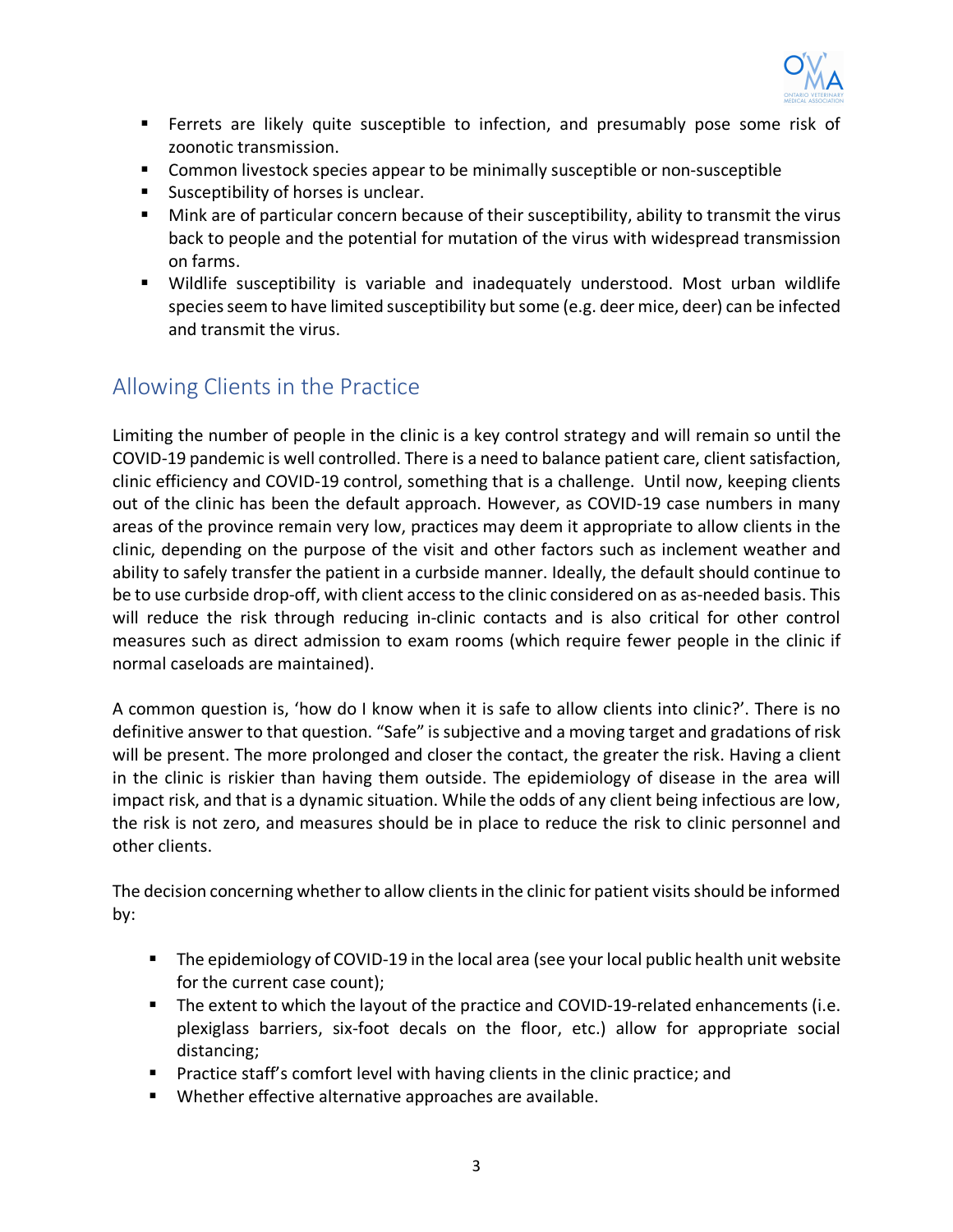

If the practice decides to allow clients in the clinic for patient visits, it may choose not to do so for all visits. The following limitations may be considered:

- Restricting the number of clients attending the appointment with an animal. Attendance of a single owner should be encouraged (or mandated) for routine visits.
- Limiting client visits to instances where it is necessary for the owner to make a patient care decision (e.g. clients would not be allowed in the practice for routine wellness exams).
- Limiting hospital visits only to compassionate situations (e.g. pre-euthanasia).

Whenever a client is allowed in the practice:

- Ensure the client has self-screened and has no signs or symptoms suggestive of COVID-19.
- Require the client to wear a mask.
- § Upon entering the practice, hand sanitization stations need to be available for client use.

In-clinic client visits should still be discouraged for product pick-up. If clients are allowed into the clinic to pick up product, clients should be required to call upon arrival to ensure the product is readily available and that there is no reception congestion. If there will be a delay in preparing the product or if the reception area is at capacity, clients should be instructed to wait outside until called, so that the time in the clinic and number of people in the clinic can be limited.

#### Identification of High-Risk Clients

Querying the health status of animal owners prior to them attending a veterinary practice should remain a standard practice. While this does not assure that encountered individuals are not infected, because of asymptomatic, paucisymptomatic (very mild disease) and pre-symptomatic infections (shedding of SARS-CoV-2 prior to the onset of disease), it will identify a subset of higher risk situations. This will enable decisions regarding whether the appointment should be rescheduled or whether additional protective measures and approaches should be used. As the epidemiology of disease evolves over time and as other activities such as travel restart, the specific approach to querying health status may similarly evolve. The key aspect is having a structured approach to query the risk status of any person that will enter the clinic and every pet's household contacts. Currently, this focuses on whether people have signs and symptoms potentially attributable to COVID-19.

#### Monitoring Temperatures

Routine testing of body temperature through distanced methods (e.g. infrared forehead temperature sensor) is used in some facilities; however, fever is a poorly sensitive indicator of COVID-19. Further, hot, or cold environmental temperatures can influence skin surface temperature screening. Temperature screening can be considered but does not replace any other precautions. Lack of fever cannot be taken as an indication of lack of risk of infection.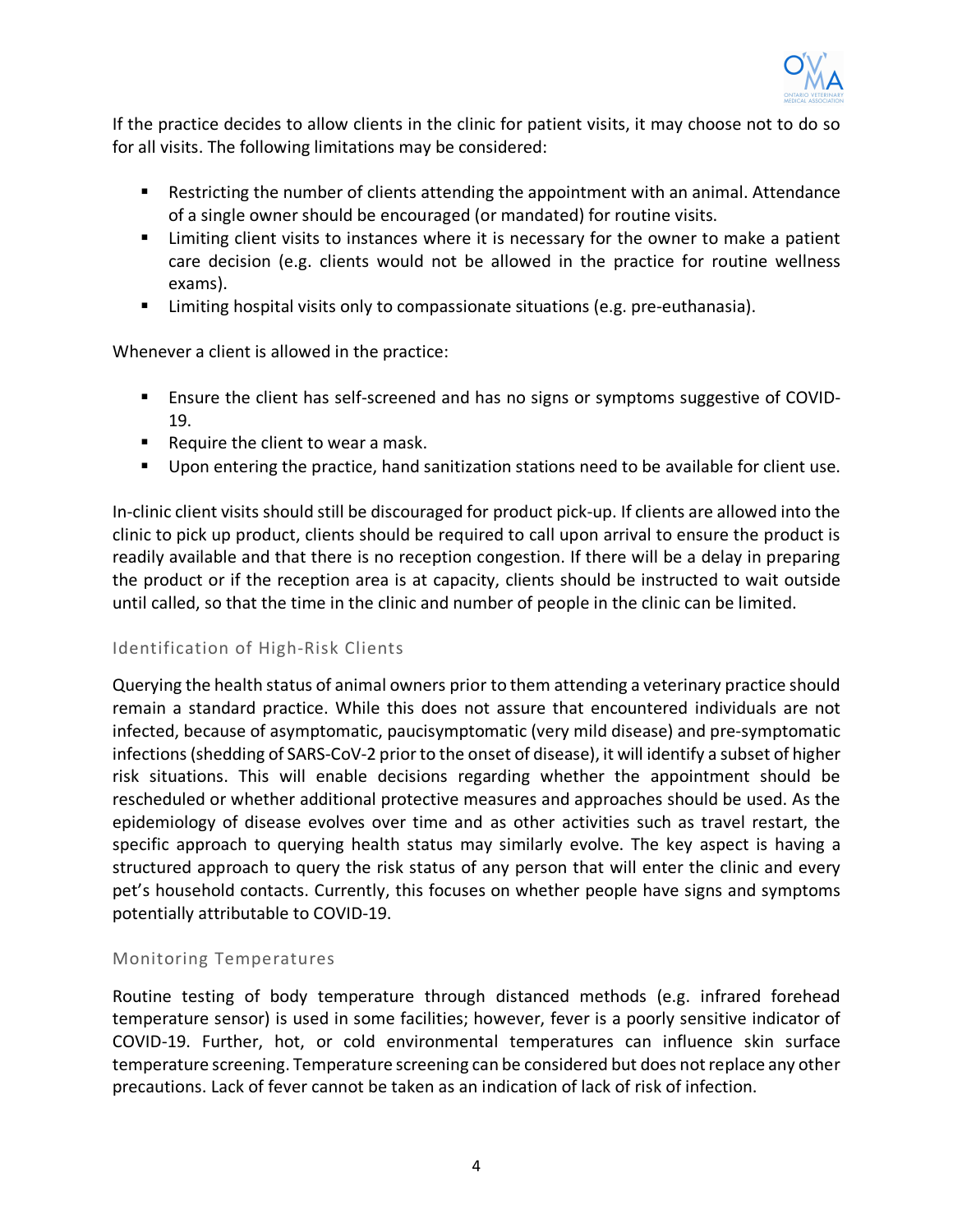

#### Client Communication

To reduce the likelihood that a client becomes upset because they cannot enter the practice or because they have a different experience in-clinic:

- **Inform all clients about the practice's policy regarding in-clinic visits by broadcast email** or text message, if possible.
- Let individual clients know whether they will be allowed in the practice prior to their arrival. This should be done when the appointment is confirmed and when appointment reminders are provided, whether by phone, email or text message.
- **•** If clients are allowed in the clinic, inform them about any measures they must take (e.g. wear a mask, complete a self-screening assessment).

#### Appointment Only

The current provincial directive indicates that veterinary care should be delivered by appointment only. Predictability is important to maintain flow and distancing. People that arrive without an appointment (for veterinary care, purchases or other reasons) can disrupt measures taken to minimize the number of people in the clinic and structured flow. This does not mean everything must be scheduled well in advance. Emergency patient care and spontaneous visits (e.g. last minute food purchases) can be facilitated; however, having clients call first allows staff to be prepared and to alter client arrival times, as needed (e.g. "Our reception area is at capacity now, but if you arrive in 15 minutes you can pick up your pet's food").

#### Clinic Entrance

- Signage should be placed indicating relevant practices (e.g. when/how to enter, hand hygiene requirement, mask requirement, physical distancing requirements, indication to not enter the building if sick, telephone/text information to contact clinic personnel from outside).
- A hand hygiene station should be positioned at the door.
- If use of a mask by clients entering the building is required (as is recommended), masks can be made available for clients that arrive without one. This could include disposable non-medical masks or re-usable cloth masks. If re-usable masks are provided, clean masks should be in individual sealed bags to indicate they are clean and prevent crosscontamination. A receptacle for used cloth masks for re-processing should be placed at the exit. If disposable masks are used, a garbage container should be placed at, or just outside, the door.
- Controlled entrance (e.g. locked door with buzzer access controlled by reception) should be considered to control numbers of people in the reception area.

#### Reception

■ Reception areas should be viewed as processing areas, not 'waiting rooms'. Congregation of people in reception areas should be minimized.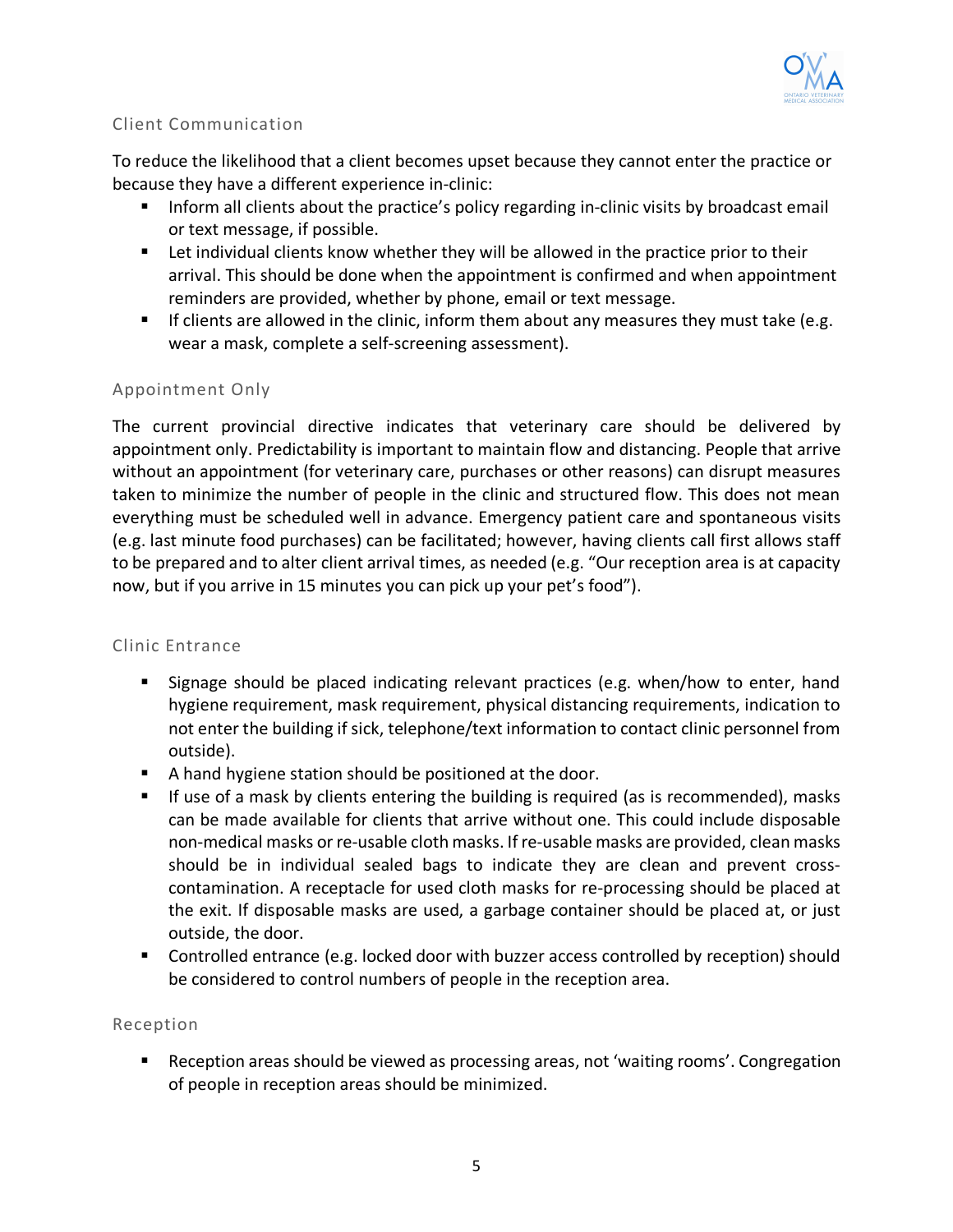

- Maximum occupancy of the reception area should be determined based on the realistic likelihood of people maintaining a 2-metre distance between each other and clinic personnel.
- Room use and layout should be reviewed, including moving seating areas to facilitate 2metre distancing between clients, and between clients and staff.
- Consideration should be given to installing clear partitions in reception areas to protect front office staff.
- Floor signage should be considered to maintain distancing while waiting in reception areas. This could consist of signs (e.g. footprints) indicating where to stand while waiting.
- Room design should be evaluated and, if needed, altered, to facilitate client flow, with a goal of maintaining a consistent, one-way flow, preventing unnecessary contact of client with staff and other clients. This can include creating central barriers or displays to disrupt open concept areas, use of crowd control ropes/belts to direct flow.
- § Magazines, toys, and other items that might be handled by multiple people should be removed.
- § Mandatory mask use by clients is recommended. Personnel must facilitate this by requiring that clients wear masks properly in the clinic.
- The number of staff working at reception should be minimized. If more than one person is required, 2-metre distancing should be arranged.

#### Examination Rooms

High risk situations for SARS-CoV-2 transmission involve spending time with people in close spaces, with talking or other activities that produce droplets (e.g. yelling, coughing). Examination rooms should be considered high risk areas, because of the typically small space, inability to maintain 2-metre distancing, potential for owners to get close to personnel (e.g. stepping in to help restrain an animal) and talking that inevitably occurs. If clients are allowed in the clinic with their pet, time spent with clinic personnel and owners in examination rooms should be minimized. Examination rooms are ideally client waiting rooms, whereby the client comes in with the animal, most discussion has already occurred by phone or electronically, the pet is taken to a treatment area for any procedures, and the pet is then returned to the client. If the pet and client must remain together, clients should wear a mask and be instructed to stay back. Providing a chair or indicating a standing area through floor signage should be considered. Clinic personnel should be available for restraint so that clients do not have (or feel the need) to approach personnel during patient care.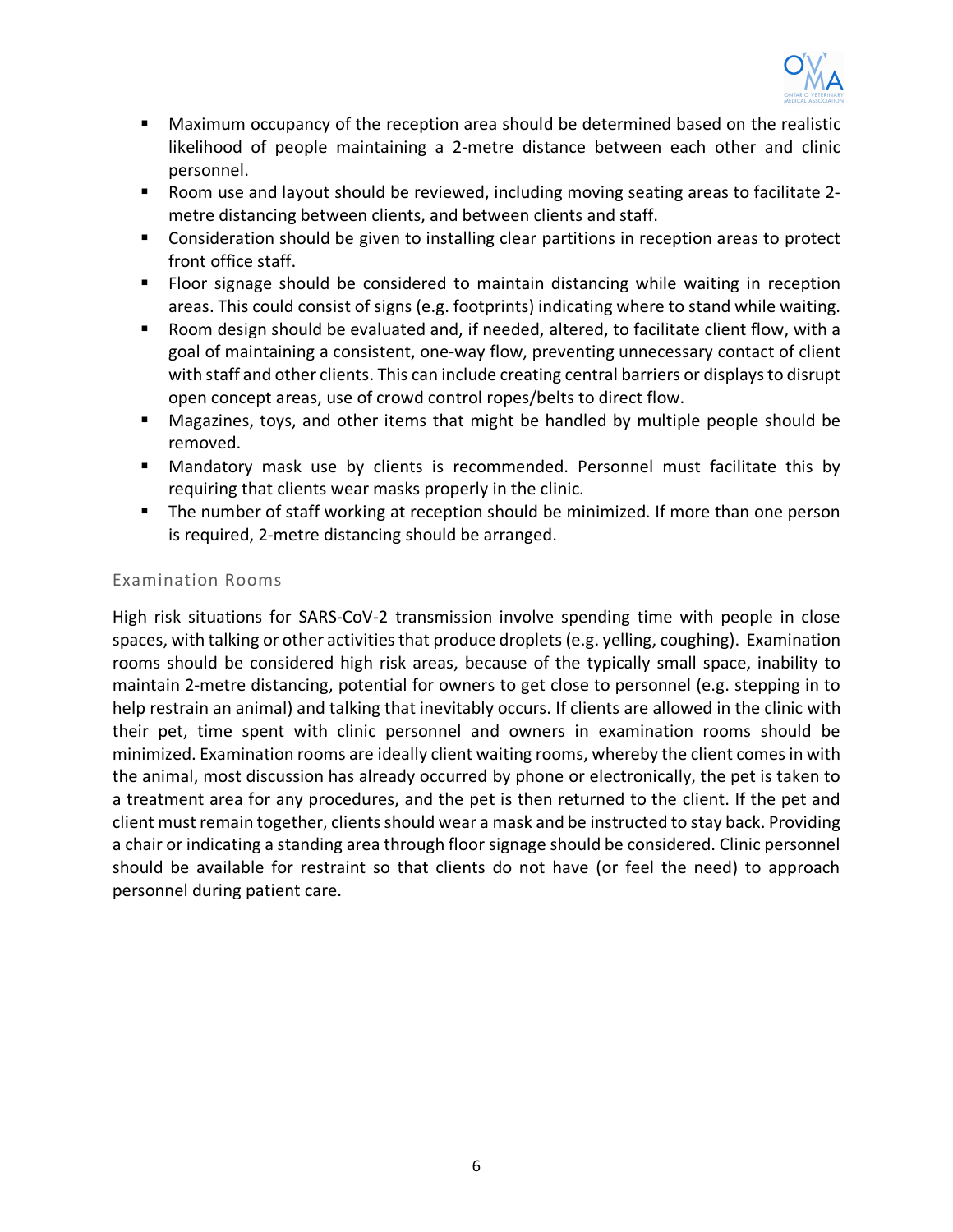

#### Streamlining Owner/Patient Processing

Activities that occur in reception and examination rooms should be reviewed to identify those that can be done remotely. Some, such as patient registration, can be done prior to the owner's arrival, limiting the need for the owner to enter the clinic or the time that they must spend in the clinic. Other considerations might include billing and obtaining informed consent, which can potentially be done before or after the visit.

The overall goal should be to minimize any time spent in the clinic not actively engaged in a necessary process. This can improve clinic efficiency and owner satisfaction, while minimizing the number of people in the clinic. This can improve overall clinic function and optimize the ability to maintain normal patient caseload numbers by avoiding bottleneck situations where delays occur because reception areas are at maximum occupancy or examination rooms are occupied by waiting clients.

# Alternate Service Delivery

Methods to reduce the need for in-person contact with clients and animals will need to be emphasized for the foreseeable future. As restrictions on in-clinic activities decrease, it will still be important to implement measures to reduce the need for in-clinic contact while maintaining full veterinary services.

#### Telemedicine

Having an animal visit the clinic or a veterinarian visit the farm or household will be necessary in many situations. However, telemedicine should be approached as the default method to deal with a patient or farm question. A triage approach should be used, whereby telemedicine options are considered first, and in-person visits are used when telemedicine is not appropriate. Veterinarians should remain apprised of College of Veterinarians of Ontario (CVO) guidance on telemedicine.

As an alternative to allowing clients in the building, practices may offer clients the ability to view and participate in the patient visit while they wait in their car via Facetime, Skype or a dedicated telemedicine application.

#### Hybrid Appointments

There are many situations where telemedicine cannot be used as the sole approach but could still be an effective means of limiting client contact during an appointment. For example, a new puppy appointment could be first conducted via telemedicine, to obtain the history and discuss various issues. This could be followed by a shorter clinic visit for physical examination and vaccination. Since the discussion was already had, the animal's visit could effectively be performed without the owner present in the clinic.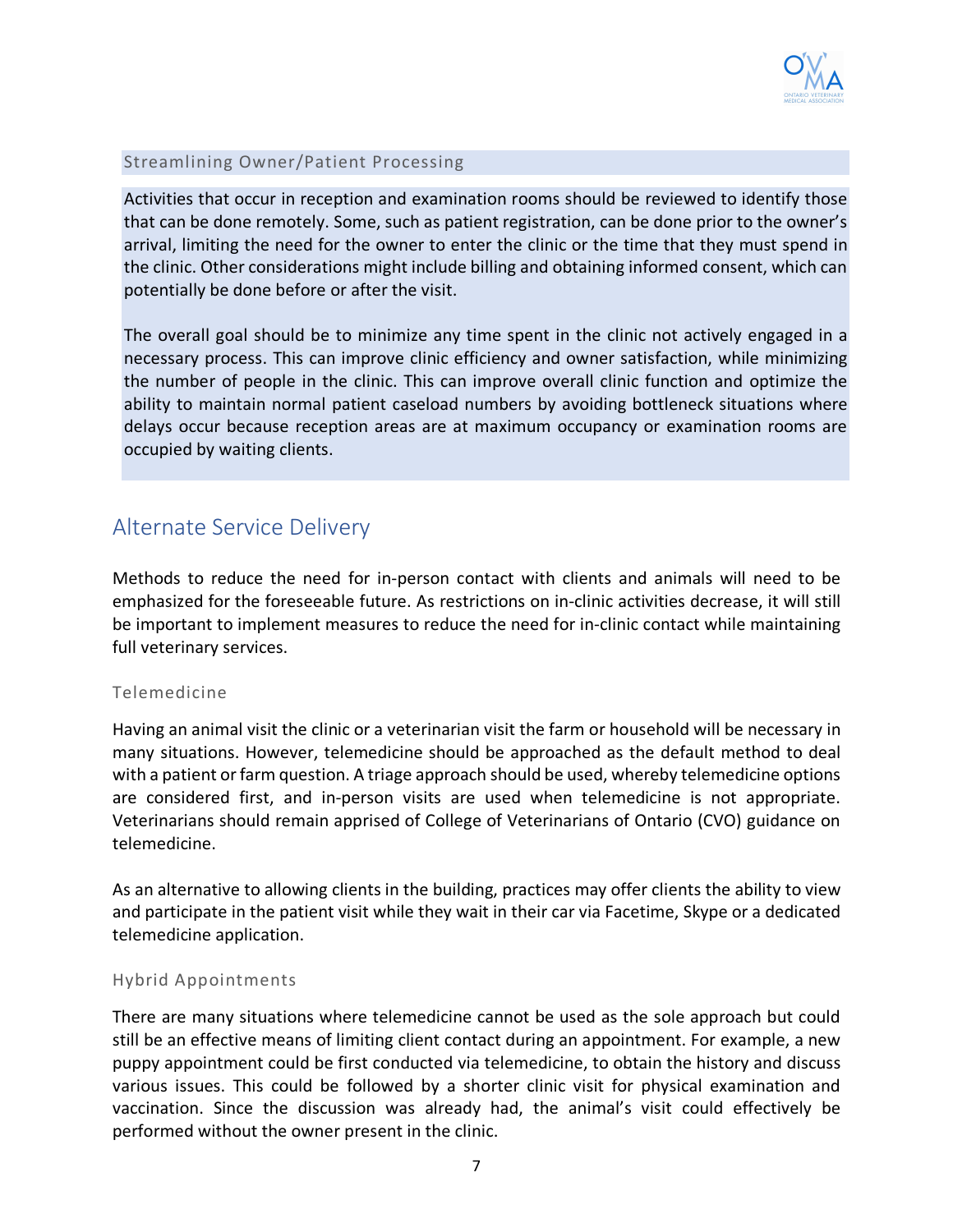

#### Food/Medication Delivery

Measures to reduce the need for animal owners to come to veterinary practices are important, irrespective of measures that are used to minimize contacts during those visits. Methods to ship or deliver food, medications and other supplies should be used, when possible. This is particularly important for clients at increased risk of being infectious and clients at increased risk of complications or severe disease, should they be exposed.

#### Food/Medication Pickup

As per physical distancing recommendations, when clients must visit a clinic to pick up food, medication or other supplies, approaches to prevent or limit contact should be used. Curbside pickup with pre-order and pre-payment has been widely adopted by many businesses and can be easily performed in veterinary medicine. Contact-free procedures (e.g. placing the items in the client's trunk while they remain in the vehicle, placing items on a table for clients to pick up) are feasible in most situations.

### Practice Visitors

A visitor policy should be created for each clinic. If possible, visits should be done virtually. However, some visits may be important for clinic function (e.g. repairs, continuing education) or for the broader profession (e.g. veterinary and technician student placements, pharmaceutical reps). However, there is always some inherent risk associated with entrance of any new person.

Considerations for short term visits include:

- No drop-in visits should be allowed. Visits should be by appointment only.
- The time and location of the visit should be clearly described.
- Visitors should self-screen for signs and symptoms of COVID-19 on the day of visit.
- Visitors should be admitted directly to the location of the visit and should avoid taking up space in reception areas.
- **PPE requirements should be determined. Mask use by visitors is recommended.**
- Visits should be structured so that a 2-metre distance is maintained.
- § A visitor log should be maintained for contact tracing purposes. The log should include visitor name, contact information, date and time of their visit and purpose of their visit.

All the above cannot apply for longer term visits (e.g. student placements). Long term visitors likely pose increased risk because of the longer time in the clinic and closer contact with clinic personnel. More scrutiny can therefore be applied to their risk and health status. People from areas with increased rates of COVID-19, people that have not practiced responsible social distancing and people that have recently travelled may pose higher risks. Clinic practices can limit the impact of those, such as through prioritizing people from the same area, interviewing to develop confidence in the person's social distancing efforts and to outline clinic requirements. If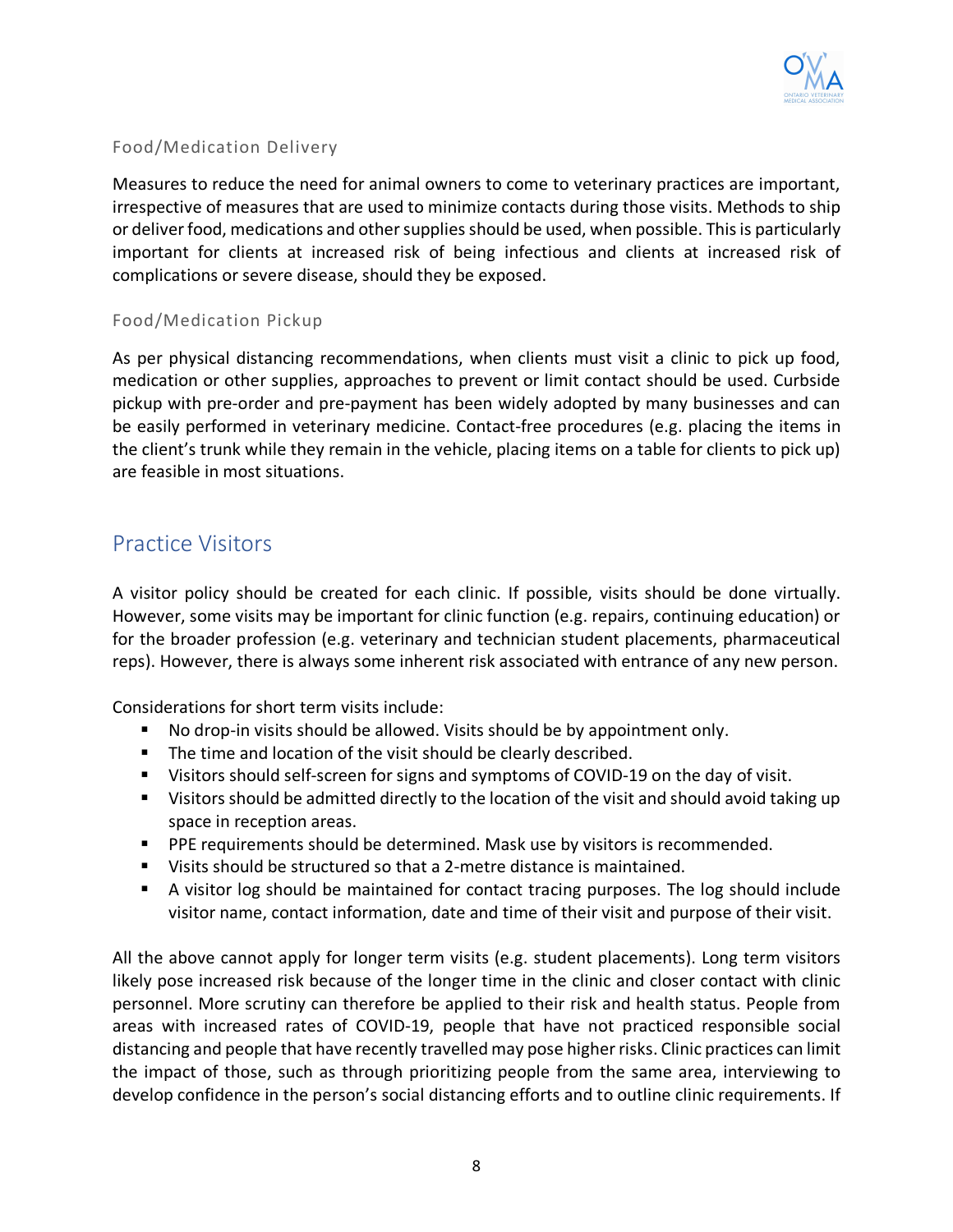

longer term visitors are coming from higher risk situations, a 14-day period away from the clinic after arrival could be considered.

# General Infection Prevention and Control

#### Ensuring Physical Distancing

Social/physical distancing is critical and is likely the most important and effective approach to COVID-19 control. The overall goal of social distancing is to reduce human-to-human contact, both by reducing the incidence of contacts and reducing the closeness and duration of any required contacts. This includes contacts with clients, farm personnel, delivery personnel, clinic personnel and anyone else that might be encountered. Specific application can vary in different veterinary situations, but the same principle remains; use of basic measures to maintain separation of 2-metres from others. With that, and droplet reducing measures such as cough etiquette, transmission risks can presumably be markedly reduced.

Distancing of clinic personnel within the clinic must be maintained. This can include:

- Emphasizing the importance of 2-metre distancing whenever feasible.
- Advanced planning and provisioning for procedures that will require close contact (e.g. blood collection, catheter placement) to minimize the contact time.
- **Efficient performing of procedures that require people to be in close contact.**
- Reviewing scheduling practices to avoid waiting area congestion.
- Reviewing clinic layout and operations to facilitate separation (e.g. seating arrangement in reception areas, offices, meeting/break rooms, separation of procedure or treatment areas in common treatment rooms).
- Maintaining some use of curbside drop off and pickup (animals and supplies) to facilitate limiting the number of people in the clinic.

An additional consideration is distancing from other people that may visit the clinic, such as couriers. A clinic-based approach to receipt of goods should be in place to minimize contact and protect staff. This can include having contactless deliveries made by depositing goods inside a door with no one around or dropping items off outside the clinic. Signatures should be avoided as much as possible, and masks worn for any required contact. Good hand hygiene practices should be used after contact with items handled by external individuals.

Distancing from animal owners is critical, as owners pose the greatest risk of SARS-CoV-2 exposure. Measures to reduce or prevent owners from entering clinics will continue to be a key control measure, and many of those are discussed above. Additional or related approaches include:

- Contactless patient drop-off and return through leaving carriers or attaching leashes to secure hooks in unoccupied entrances.
- Documentation of verbal consent rather than requiring signatures.
- Using contactless electronic payment whenever possible.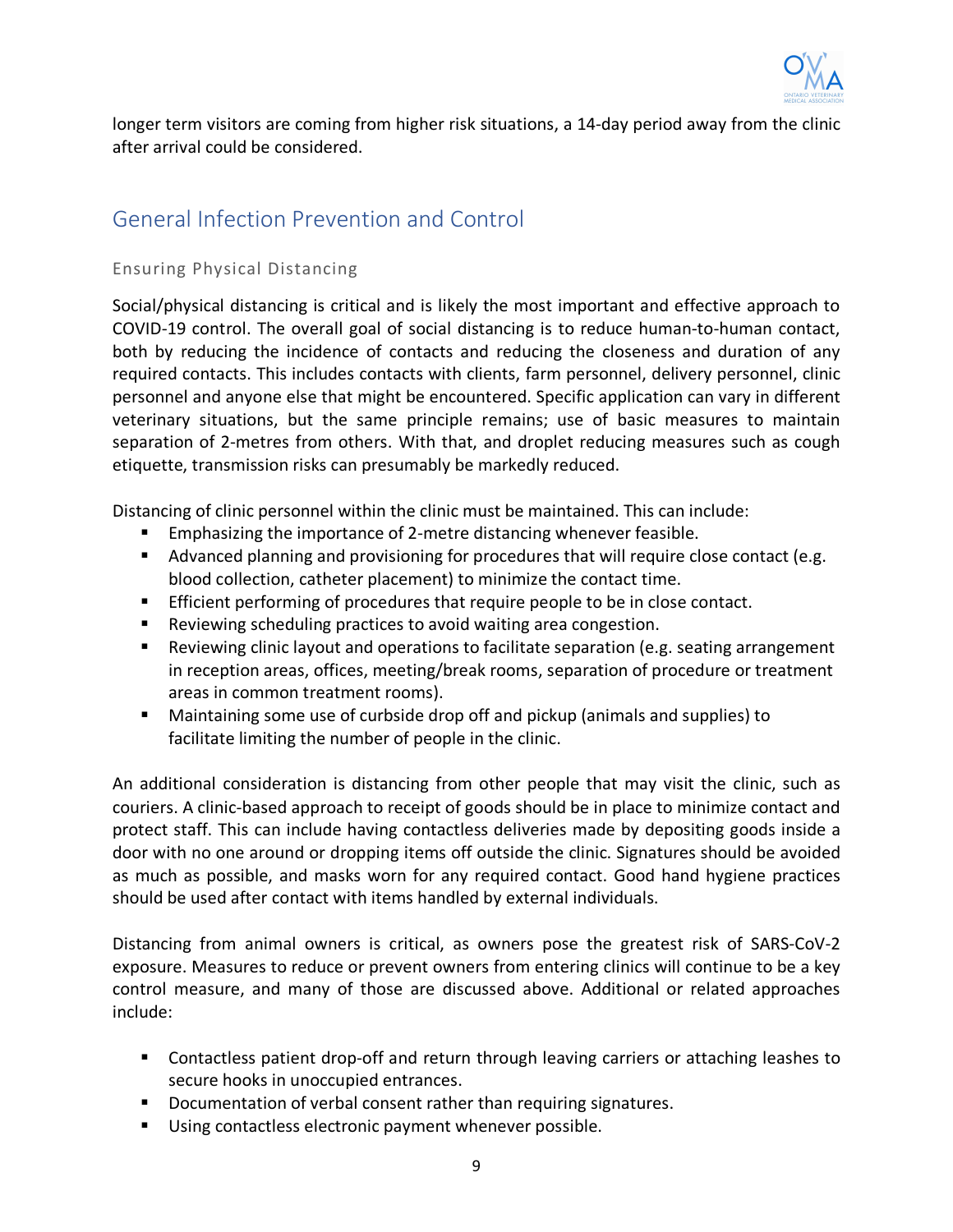

- Altering owner and personnel flow within the clinic
- Altering waiting room layout (if people are allowed to wait), such as reducing and spacing seating

#### Hand Hygiene

Hand hygiene should be encouraged for personnel, clients, and visitors. A key aspect of this is ensuring that hand hygiene supplies are present throughout the clinic, including at the entrance and any areas where staff and owners may mix. Alcohol based hand sanitizers and hand washing are equally effective; however, hand sanitizers are easier to add throughout the clinic. Hand sanitizers should be at least 70% alcohol.

#### Personal Protective Equipment

Proper use of PPE is an important aspect of COVID-19 control and will remain so for some time. Personal protective equipment is used for two main purposes - to protect the user, and to protect others from the user.

The goal for PPE use (protection of, or protection from, the user) is critical to consider when deciding what PPE to require and when to require it. While the field efficacy of routine cloth masks for prevention of COVID-19 transmission is unclear, routine mask use is increasingly common and is a reasonable consideration in veterinary situations. These are used to reduce the spread of droplets from the wearer. Therefore, they are a population protection measure, and for effective use within a population (e.g. veterinary clinic, on farm), they must be worn by all personnel.

**Routine use of masks in clinics, in vehicles and on farms, even when outdoors, is strongly recommended, when maintaining a 2-metre distance from others is not possible or predictable.** Masks will reduce the risk that an unknown infected person will infect others. In a clinic situation, where contacts might be unpredictable, it is recommended that cloth/nonsurgical masks be worn by all clients that are in the clinic, and by all personnel apart from times when they can be assured that there will be no close  $\langle$ <2m) contact with another person (e.g. alone in an office). Face shields offer some protection from a user's droplets, but less than what is provided by a mask. Face shields should be reserved as the sole PPE item for people that cannot wear a mask for health reasons.

While cloth/non-medical masks are mainly intended to protect *from* the user's droplets, they offer some degree of personal protection. Face shield or goggles offer an additional level of personal protection and can be approached as an elective additional tool for people at increased risk of severe disease or that are particularly concerned about exposure. Mandatory use of mask or goggles can be considered for situations where close contact is required, especially if contact might be prolonged and associated with higher risk activities (e.g. talking, struggling). Examples may include placing an intravenous catheter in a patient, where the person placing the catheter and the person restraining may be in very close contact and be talking to one another, creating aerosols with limited distancing options. However, here is the potential for struggling and talking.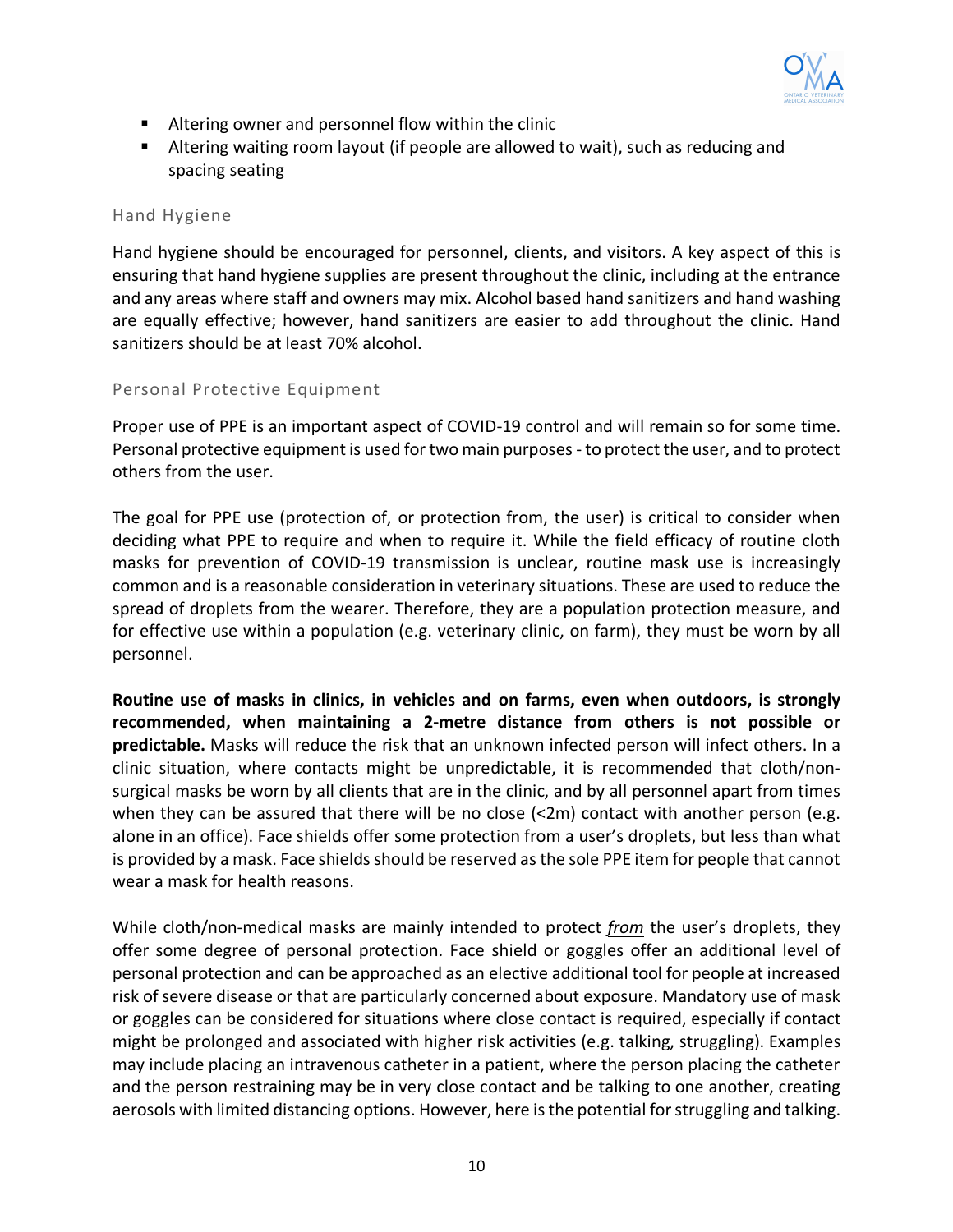

N95 masks or equivalent respirators are designed to protect the user. However, they are uncommonly indicated in veterinary practice. The limited supply, importance for human healthcare and need to conserve them for high-risk veterinary situations (see Appendix A) mean that routine use of N95 masks should be avoided.

There are no standard approaches to routine PPE use, and clinics should develop their own specific practices. Suggested approaches are outlined in Appendix B.

#### Animals as Fomites

While there was concern about the role of surfaces in transmission of SARS-CoV-2 early in the pandemic, surfaces and objects appear to play little role in the epidemiology of COVID-19. While there is the potential that an actively infected person could deposit viable virus on an animal's haircoat, persistence of viable virus on the haircoat is expected to be of short duration. Hand hygiene, glove use and other routine infection control practices would reduce the risk. Screening owners for higher risk situations (households with active or suspected COVID-19 in people) and use of enhanced barriers in those situations to reduce the risk of exposure from an infected animal would be equally effective at mitigating any risk from haircoat contamination. While not contraindicated in most situations, wiping an animal's haircoat with an animal-safe biocide is not recommended as a routine practice.

### Facility Management

There are a variety of ways that practices can reduce the likelihood of disease transmission through effective facility management.

#### Clinic Flow and Barriers

Overlapping flow of owners and clinically personnel is not typically a major consideration in clinic design. As a result, there are often various common contact points of bottlenecks that increase client-staff and client-client contacts. While major infrastructure changes are impractical in most facilities, there are potential options to modify movement and facilitate distancing.

Clinic layout should be reviewed with respect to clinic flow. Ideally, clients enter and flow through the clinic in a specific manner, never having unintended exposure to clinic personnel or crossing paths with other clients. This can be facilitated through means such as one-way flow through reception areas or having clients exit through a side/back door. Completing all visit activities, including dispensing and billing, while the client is in the examination room should be considered to facilitate flow, minimize reception area congestion and facilitate clear planning of reception area occupancy (e.g. avoiding unexpected return of clients to the reception area to wait for something).

Physical barriers can be used to reduce droplet transmission (e.g. plexiglass shields), enforce distancing (e.g. barrier preventing clients from getting close to reception desk personnel) or modify flow (e.g. re-arranging furniture, use of rope barriers to modulate traffic flow). Signage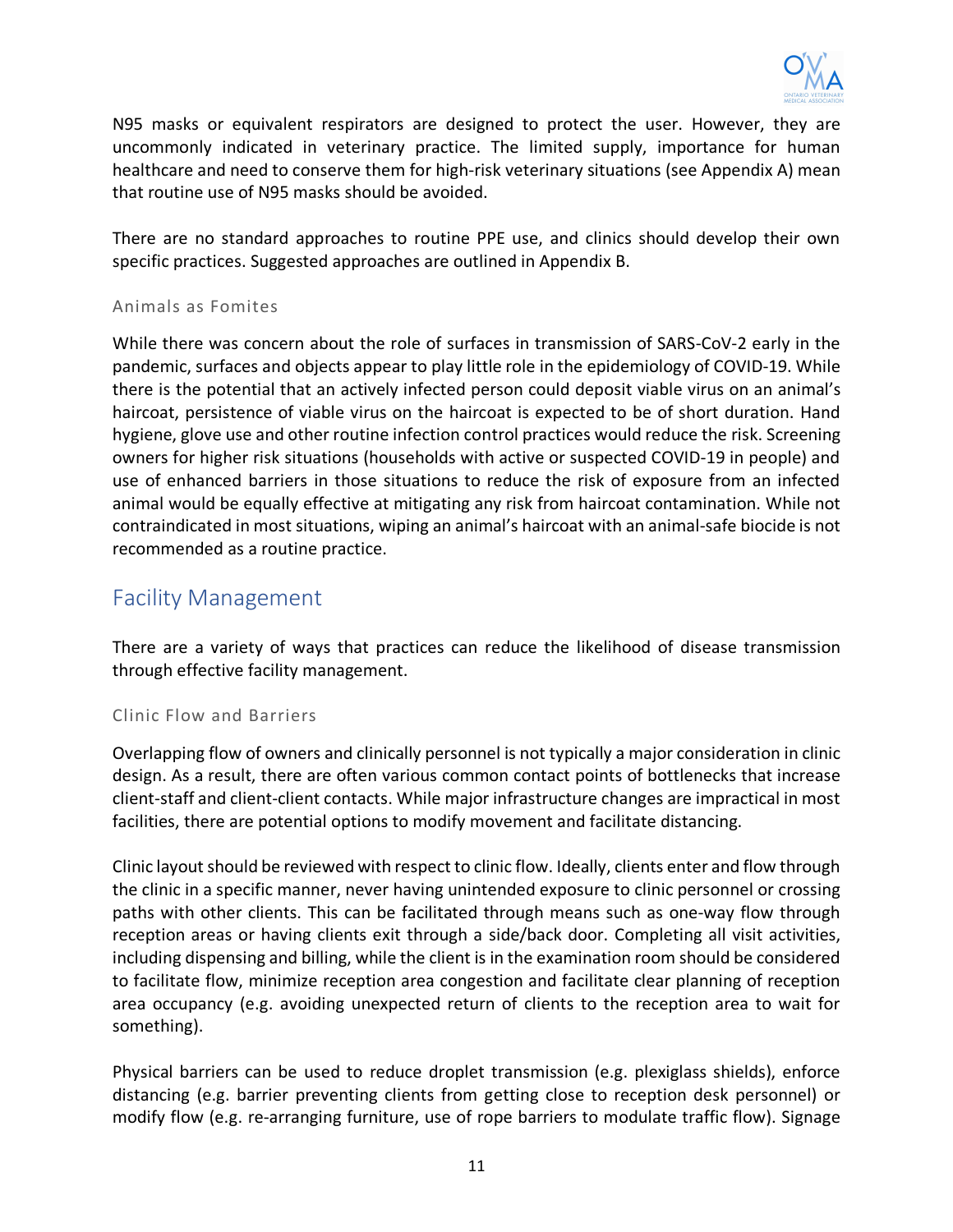

can be used to designate standing and waiting areas, and the maintain distancing in lines or from stationary personnel (e.g. reception). Clinic procedures such as modifying where clients are greeted, how they are flowed through the clinic and where they wait can be designed to minimize contacts. There are no standard specific approaches because of the marked variation in clinic design but virtually any clinic can make physical or procedural alterations to improve flow and contacts.

#### Cleaning and Disinfection

Routine cleaning and disinfection practices are adequate for inactivation of SARS-CoV-2. Any routine disinfection will be effective, but those with shorter contact times and less inhibition by organic debris are preferred. The main issue pertaining to disinfection is ensuring that it is done properly.

In addition to routine clinic cleaning and disinfection, increased attention should be focused on common human hand contact surfaces, particularly those touched by many different people (e.g. areas that clinic personnel, owners and visitors such as couriers may all touch).

There is no standard approach for the frequency of disinfection, but a general concept is that more commonly touched sites should be disinfected more frequently. Disinfection of high-touch areas multiple times per day is reasonable.

Disinfection duties should be specifically assigned to facilitate compliance. Measures to record disinfection (e.g. wall sign-off sheet) of highest risk areas should be considered, as are commonplace in areas like public restrooms. They also provide an indication to clients of the measures that are being taken to protect them.

Commercial systems that can disinfect empty rooms are available and are being aggressively marketed in some areas. These systems can use disinfectant aerosols or vapours or emit UV-C light. These will effectively disinfect areas that are reached (e.g. UV-C cannot kill contaminants that are shaded from the light source). They can be effective environmental disinfection tools but for routine veterinary clinic use probably offer limited benefits over good routine cleaning and disinfection and UV-C is potentially harmful if not used properly. They are reasonable to consider but should be approached as a supplemental tool that is used periodically (e.g. end of day, weekly), not as a replacement for routine practices. Currently, CDC only recommends chemical disinfectants.

#### Ventilation and Air Management

As discussed above, risks are highest within closed spaces. This is due in large part to reduce ventilation, which can reduce dispersion of infectious droplet clouds and facilitate accumulation of aerosols (which may become a concern with prolonged (e.g. >15 minute) presence in a poorly ventilated area. Ventilation standards are not clear, but it has been suggested that the risk of transmission is low if ventilation can be maintained at 8L/person/second, while risk is high is flow is <3L/person/second. Maximizing flow rates while minimizing use of recirculated air should be the goal. This can be challenging with some ventilation systems and reducing re-circulated air can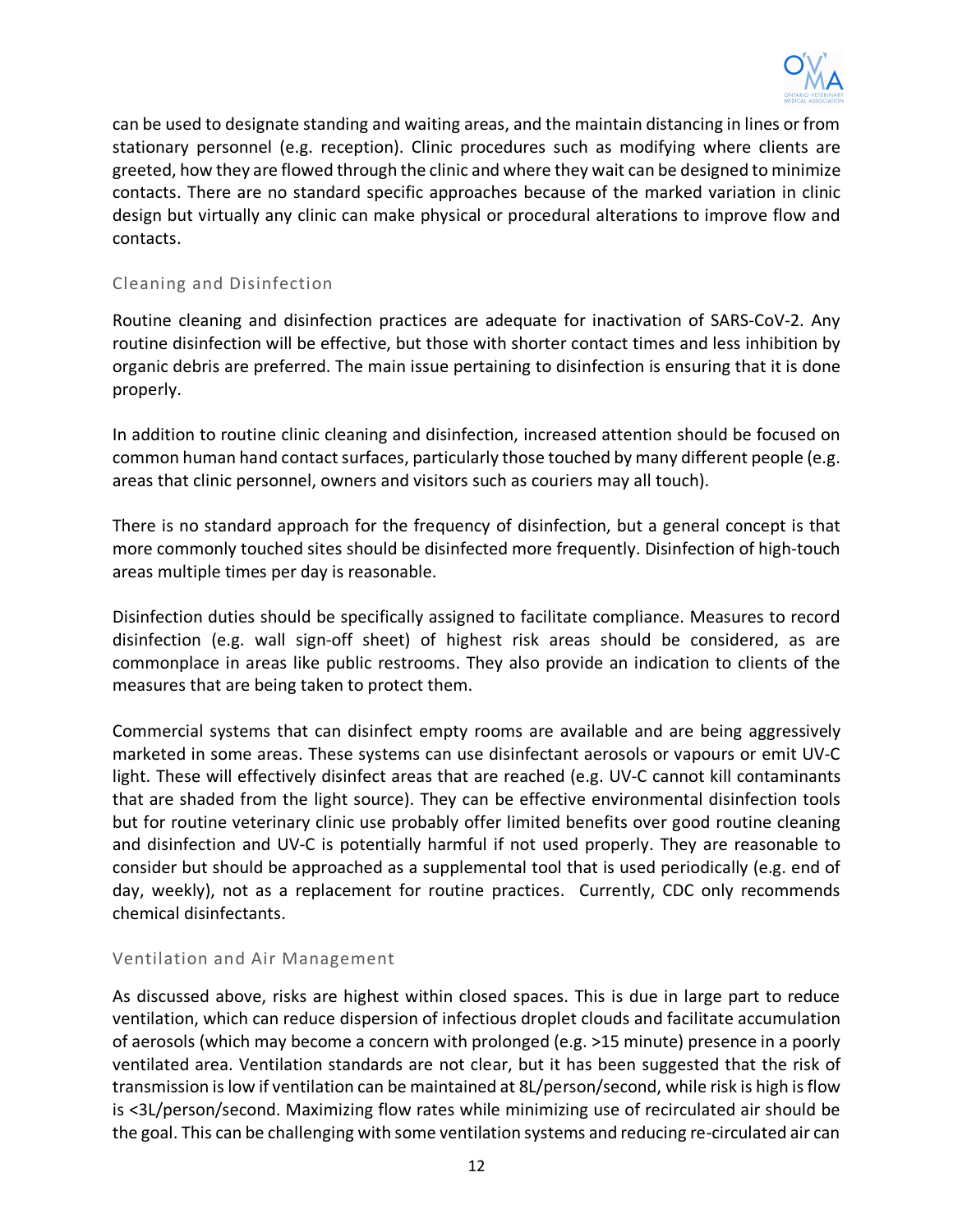

be particularly difficult in some climates. However, the concept of 'more is better' clearly applies to airflow.

#### CO2 Monitoring

While airflow monitoring is impractical, CO2 monitoring is a useful proxy. CO2 levels reflect the presence of individuals (human or animal) in an airspace and dispersion of the CO2 that they produce. Low-cost CO2 monitors can be obtained to evaluate ventilation in a clinic. Outdoor air is typically ~400 ppm. Indoor air in a highly ventilated space can have similar CO2 levels; however, well ventilated areas may have moderately higher CO2 levels (e.g. 600 ppm). Greater than 1000 ppm CO2 indicates poor ventilation. The goal should be to minimize CO2 levels, within reason, maintaining all areas well under 1000 ppm (ideally <600 ppm). CO2 monitoring can identify the current status of a facility, identify higher risk areas within the facility that need specific attention and evaluate the impact of changes (e.g. opening doors or windows, use of fans, changing HVAC settings).

#### Air Filtering and Treatment

The role of air treatment systems is unclear; however, they can likely reduce the risk in certain situations. Reduction in viable aerosolized virus can be achieved by filtering (removing virus) or treating (killing virus). In room HEPA filters can remove infectious particles in the vicinity of where they are released. These may be particularly useful in areas where ventilation is poor and cannot be improved and where human traffic is higher. If clients are allowed in the clinic, they can also be of particular use in areas where clients are housed. Portable, in room UVC systems may offer similar benefits. Above room UV-C or HEPA systems (mounted within the room, above head level) may also be useful.

There is no evidence that in duct systems (e.g. UV light, HEPA filters) are necessary. Similarly, systems that can be used in rooms after people vacate (e.g. UV-C) are not likely effective over routine surface cleaning and disinfection, and active in-room filters.

### Staff Management

Because of the prolonged close contact that occur, inter-staff transmission of SARS-CoV-2 is a significant concern, and numerous clinic outbreaks of COVID-19 have been encountered. In human healthcare, it has been suggested that more occupational infections of healthcare workers occurred in common (e.g. lounge, office) areas than from patient care, highlighting the potential for transmission between personnel, particularly when preventive measures are relaxed in non-patient-care areas. This supports the need for continued measures to distance and protect from other clinic personnel, not just clients. Physical distancing is a key component. When full distancing is not possible, steps can be taken to minimize the frequently and duration of close contacts. Routine use of non-medical masks by staff is encouraged to reduce inter-clinic transmission.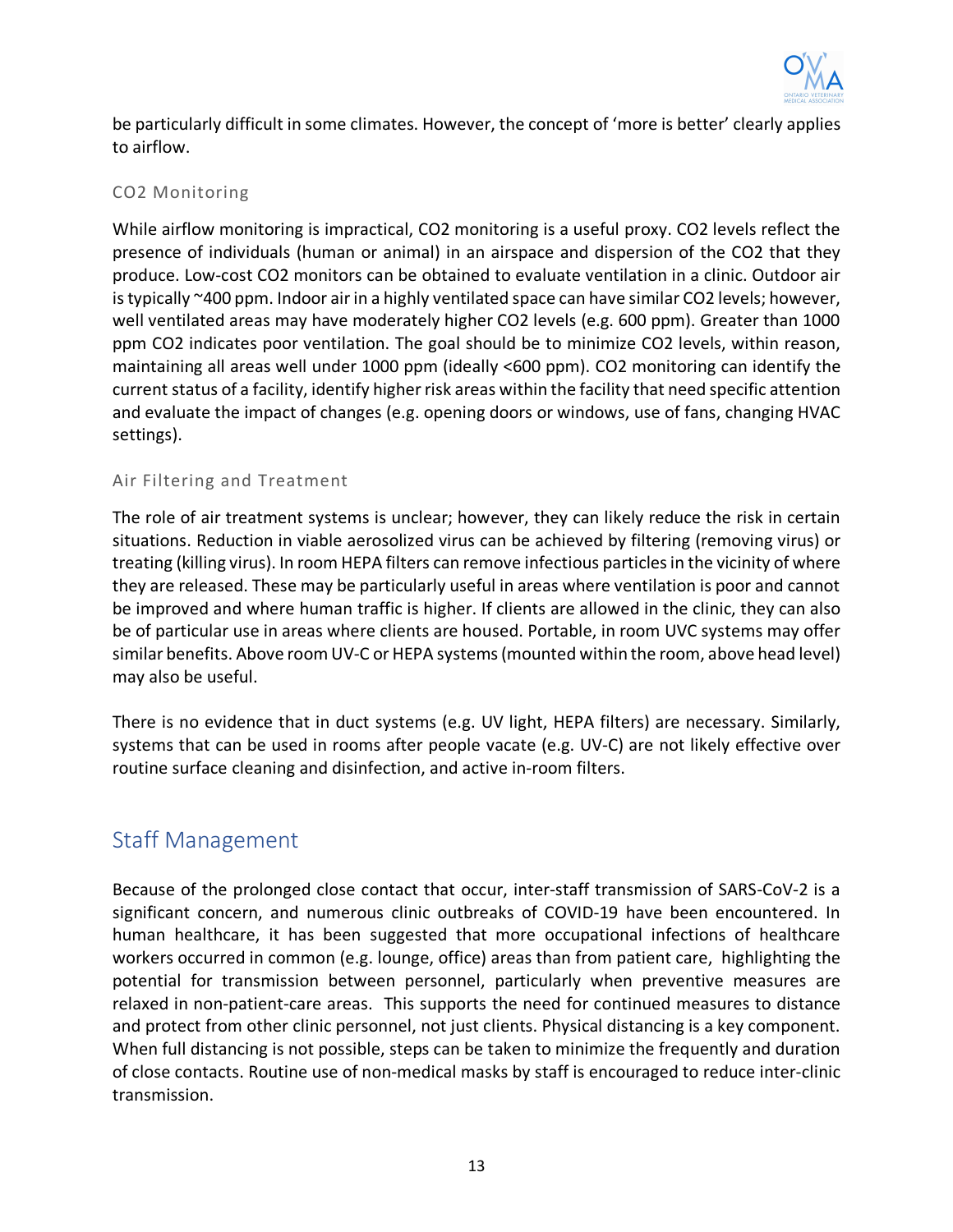

There are a variety of ways that staffing can be reorganized to reduce the likelihood of disease transmission.

#### Minimizing Clinic Staffing

Reducing the number of people in the clinic at any time facilitates physical distancing by reducing the number of potential contacts and making distancing and flow measures more practical. Where possible, personnel should work at home. This could include telemedicine, time spent doing client follow-up calls and various practice management activities.

#### Cohorting

An individual who has been in close, prolonged contact with an infected person may be required to self-isolate for 14 days. When feasible, measures should be taken to reduce the number of different contacts within veterinary practices. This is not always possible but can be performed in some clinics. Examples of this would include operating separate shifts with specific personnel, designating specific work groups (e.g. constant pairing of veterinarian and technician) or other approaches to try to reduce exposure of all personnel in a clinic should one person be infected. This may be challenging over the long term from a practical perspective. Cohorting should be approached as an ideal, with the goal to maintain as much group separation as possible. In situations where cohorting is not possible, the use of other measures (e.g. PPE) becomes even more important.

#### Clinic Bubbles

Considering all members of a clinic as a 'clinic bubble' has been used in some facilities. This typically involves decreased use (not elimination) of preventive measures such as masking and distancing. This can be a consideration in areas where community transmission is low and where clinic personal are low risk for exposure outside the clinic. However, this approach involves risk because one infected staff member could rapidly expose the rest of the clinic to SARS-CoV-2.

Community transmission rates, the number of people in the bubble, the number of other contacts each bubble member has, the risk status of out-of-clinic contacts and out-of-clinic behavior of staff (compliance with control measures) affect the risk and maybe hard to assess and control.

The risks posed by this approach are difficult to justify and this approach is not recommended, particularly in areas with abundant community transmission, or in clinics with many personnel or personnel that have many other (especially high risk) contacts.

#### Self-Monitoring

Self-monitoring by all veterinary personnel is a critical tool to reduce intra-clinic and veterinaryclient spread of SARS-CoV-2. Personnel must be cognizant of their health and err on the side of caution if they may be ill. The signs and symptoms of COVID-19 (e.g. fever, cough, chills, sore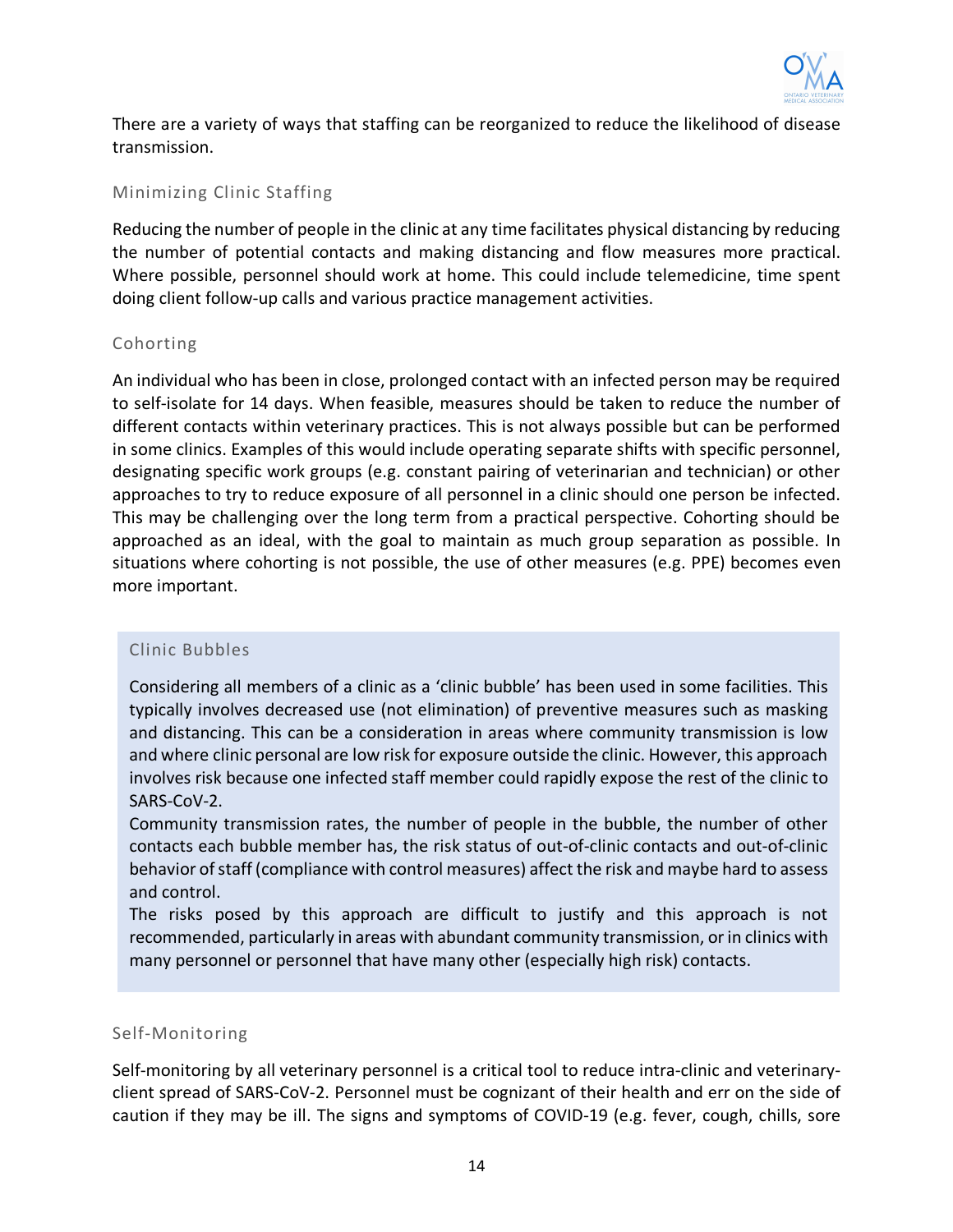

throat, vomiting, diarrhea) are similar to other illnesses, including the cold and flu, which complicates matters. However, personnel with symptoms related to cold, flu or COVID-19 be sent home and/or not be allowed to visit farms, households or facilities. People with signs or symptoms potentially compatible with COVID-19 should use Ontario's online selfassessment or call Telehealth (1-866-797-0000) or their primary healthcare provider.

#### Exposed Personnel

The approach to exposed personnel may vary and guidance is provided via Ontario's online selfassessment. Exposure to an infected person is defined as living in the same household or having been less than 2 metres away in the same room, workspace or area as the infected person during the time they were potentially infectious (from 48h prior to the onset of symptoms to 10d after the onset). However, the type of contact, duration of contact and use of masks or other preventive measures may influence recommendations. Contact with local public health is recommended to clarify the need for self-isolation; however, the current default recommendation is 14-day self-isolation. Guidance for self-isolation is available here. Testing is also recommended after exposure, but testing cannot be used to replace self-isolation. Since testing is not 100% sensitive, a negative test does not indicate that the self-isolation period can be ended.

#### Infected Personnel

Infected personnel must self-isolate. Current Ontario recommendations are to self-isolate for 14 days after the onset of symptoms, as long as clinical signs and symptoms have resolved by the end of the 14 day period. Since there is some variation between regions, infected personnel should confirm the recommended isolation period with their local public health unit.

#### Impact of Infected Employee on Practice

Several OVMA members have asked, "Will I have to close my practice if a staff member becomes infected?" Although there is no one-size-fits-all answer to this question businesses are not being asked to close just because they have an infected employee. If a staff member becomes infected, contact your local health unit. The health unit will assess the situation and determine next steps. The extent to which the practice might be affected will depend to at least some extent on the degree to which the practice had implemented and enforced social distancing, masking, and other measures to protect against the spread of COVID-19.

#### Recovered Personnel

Recovery from COVID-19 likely provides reasonable immunity, at least in the short term. However, re-infections have been documented. Therefore, people that have had COVID-19 previously must use the same preventive measures as everyone else.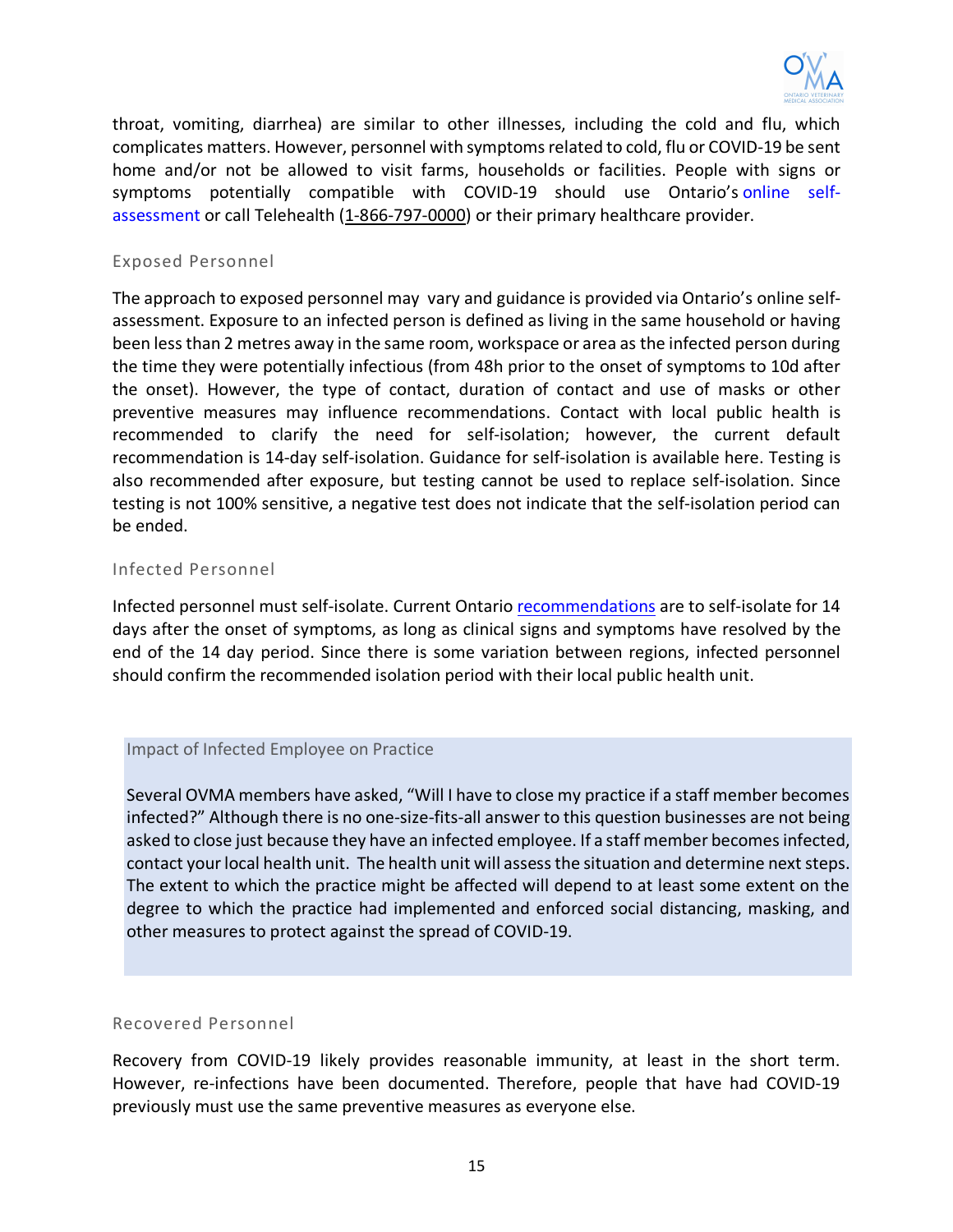

#### COVID Alert Mobile App

A free, anonymous COVID tracking app is available. This app anonymously registers contacts with other people using the app. If a user tests positive, they enter a code into the app, and anyone that they have had contact with receives an alert that they were exposed to someone that was positive, without providing any specific information about who was positive. This app does not work on all devices (it does not work on older models) but is a useful monitoring tool in veterinary clinics. It is recommended that all clinic personnel download the app, if it is compatible with their device. This will allow early intervention if there is exposure in the clinic.

# Outside the Physical Practice

#### Identification of High-Risk Clients and Facilities

Querying the health status of animal owners prior to veterinary personnel visiting a farm, household or facility should remain a standard practice. This will enable decisions regarding whether the appointment should be rescheduled or whether additional protective measures and approaches should be used.

#### On Farms

The approach to farms involves the same concepts as those in clinics. The goal is to minimize the number and closeness of contacts. Visits should be coordinated such that close contact (<2 metres) with owners or farm personnel is avoided as much as possible. Contact may be unavoidable in some situations (e.g. restraint of an animal when a technician or assistant is not available or adequate). In those situations, the following can be considered:

- Using the lowest risk person on the facility based on their health and exposure status.
- **■** Minimizing duration of close proximity through proper planning and organization, and efficient performing of a procedure.
- Asking the person to wear a mask. If they do not have one and clinic supplies are adequate, they could be provided with a mask.
- Use of PPE by veterinary personnel (e.g. mask and eye protection).

#### Mobile Companion Animal Practices

The general approach in mobile practices is similar to those for companion animal clinics and farm visits, with the understanding that mobile practices may pose a higher risk because they entail entering a client's house. They also often require closer contact with animal owners for restraint. Therefore, identifying and avoiding higher risk situations (see below) is particularly important. Other considerations would include:

Examining the animal outside of the household (e.g. in vehicle, garage, fenced yard, enclosed porch) where safe for the veterinarian and where escape of the animal can be prevented.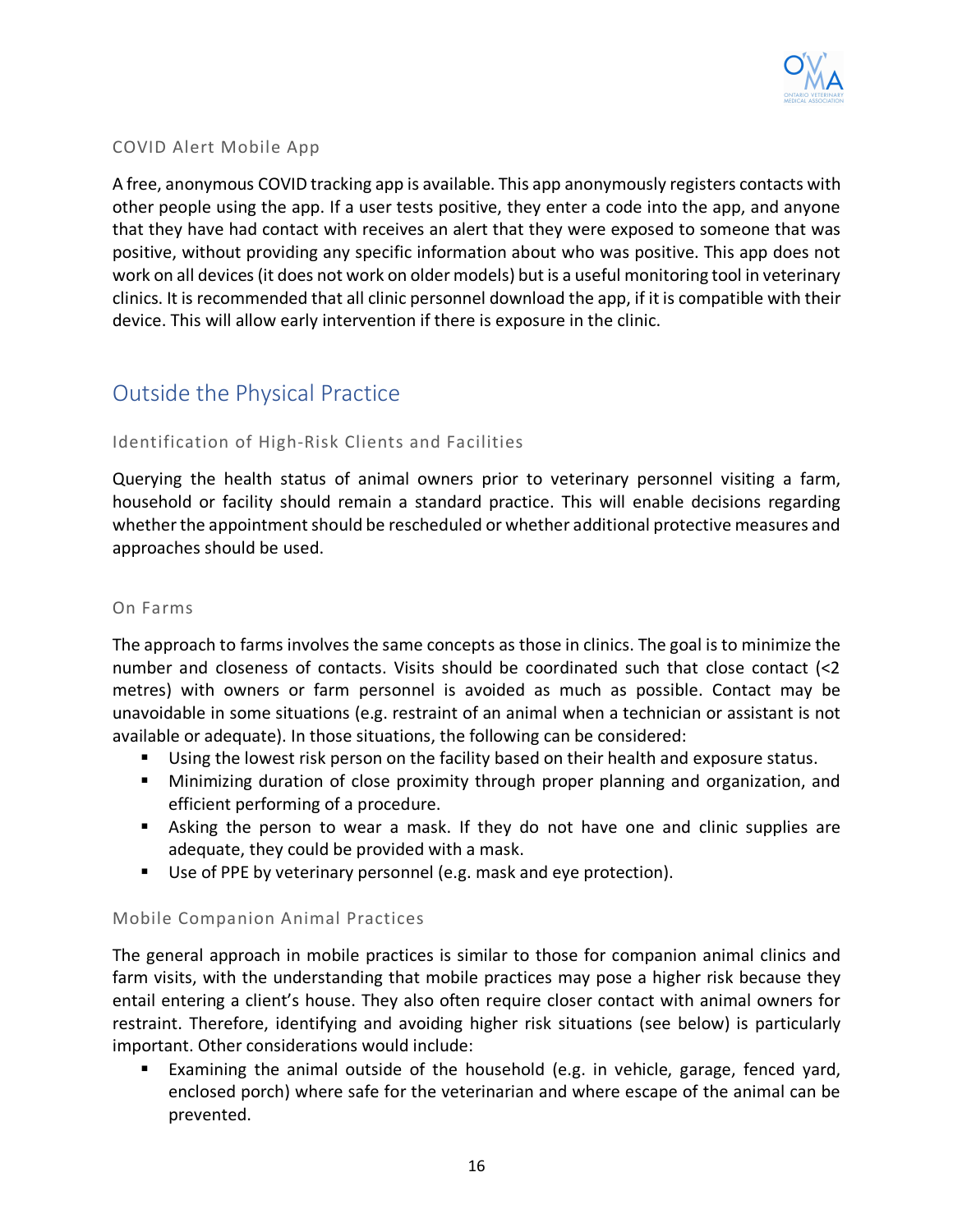

- Using the lowest risk person in the household for restraint, based on querying health and exposure status.
- Minimizing duration of close proximity through proper planning and organization, and efficient performing of a procedure.
- Asking the animal owner(s) to wear a mask. If they do not have one and clinic supplies are adequate, they could be provided with a mask.
- Use of PPE by veterinary personnel (e.g. mask and eye protection).

In some situations, it may be prudent to reschedule or divert the appointment to a physical veterinary clinic where safe handling of the animal without owner involvement can be performed.

### **Resources**

A comprehensive resource for small animal clinics is the *OAHN Best Practices for Infection Control in Small Animal Veterinary Clinics.* 

Information for farms is available through the Canadian Food Inspection Agency's National Biosecurity Standards documents for different species groups.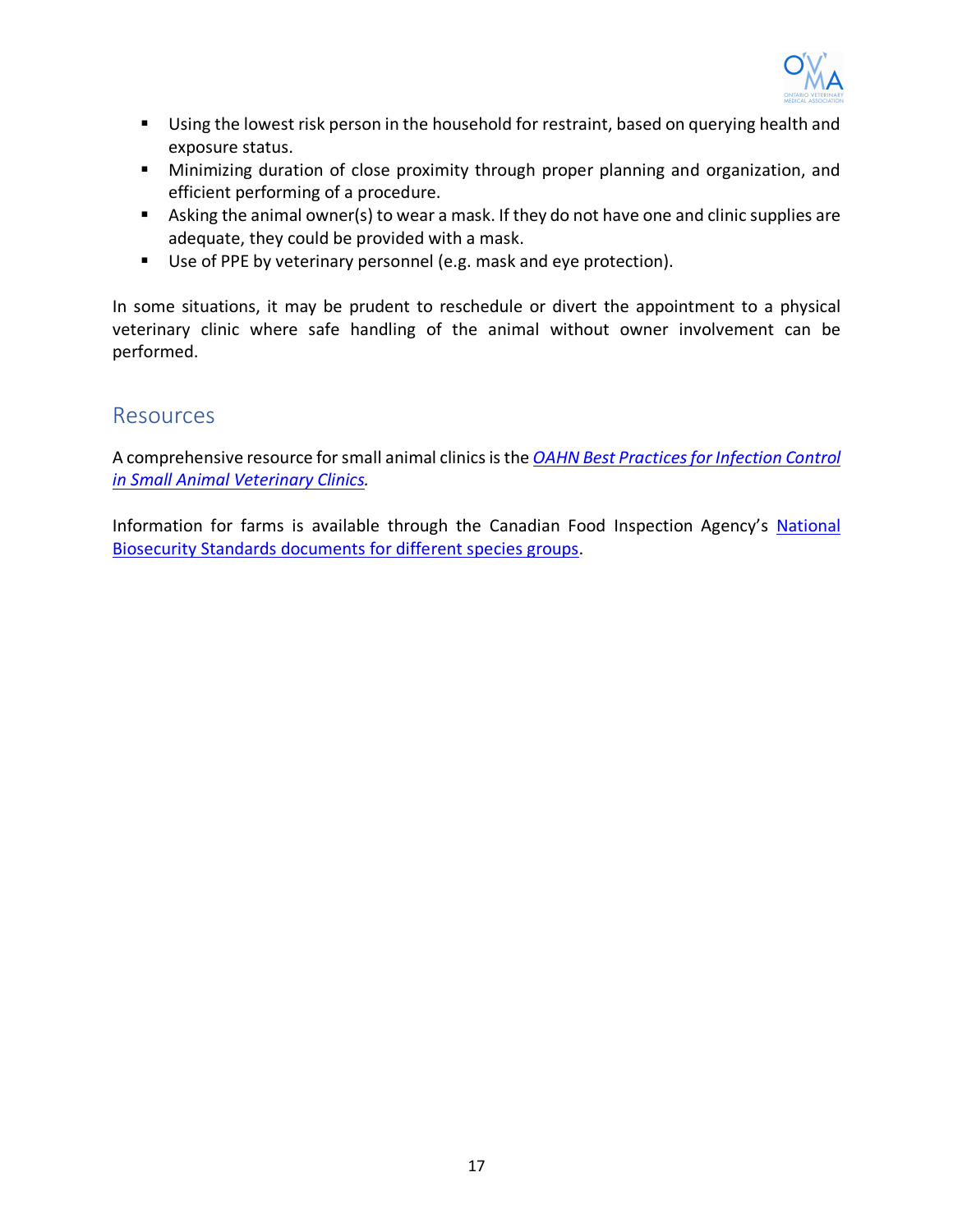

# **Appendix A**

# **Recommended COVID-19-Related Use of Masks in Veterinary Practice**

| <b>Item</b>            | Use/comments                                                                                                                                                                                                                                                                                                                                                                                                                                                                                                                                                                                                                                                                                                                                                                     |
|------------------------|----------------------------------------------------------------------------------------------------------------------------------------------------------------------------------------------------------------------------------------------------------------------------------------------------------------------------------------------------------------------------------------------------------------------------------------------------------------------------------------------------------------------------------------------------------------------------------------------------------------------------------------------------------------------------------------------------------------------------------------------------------------------------------|
| Cloth/non-medical mask | Mainly to protect FROM the user's droplets.<br>Some degree of personal protection.<br>٠<br>Should be routinely use by everyone in the clinic, except when alone<br>in a room<br>Should be mandatory whenever a 2 metre distance cannot be<br>maintained.                                                                                                                                                                                                                                                                                                                                                                                                                                                                                                                         |
| <b>Surgical mask</b>   | Mainly to protect FROM the user's droplets.<br>٠<br>More predictable performance than cloth/non-medical masks.<br>٠<br>Unnecessary in routine non-medical situations (e.g. interacting with<br>٠<br>a person where a 2 metre distance cannot be maintained).<br>Best reserved for sterile procedures and higher risk patient contact<br>٠<br>situations (see table).                                                                                                                                                                                                                                                                                                                                                                                                             |
| N95 mask               | Protection both OF and FROM the user.<br>٠<br>Wearer must be fit tested.<br>٠<br>Rarely required in veterinary situations.<br>٠                                                                                                                                                                                                                                                                                                                                                                                                                                                                                                                                                                                                                                                  |
| <b>Face shield</b>     | Some protection FROM the user's droplets but likely inferior to a<br>٠<br>cloth/non-medical mask.<br>" Provides eye protection and addition level of respiratory protection.<br>• Prevents hand contact with mask.<br>• Potential (but inferior) alternative for people that cannot wear a<br>mask for medical reasons or in limited situations where mask use is<br>not possible (e.g. interaction with a client that needs to read lips).<br>This should be restricted and other protective measures (physical<br>distancing, ventilation, limited duration) should be concurrently<br>maximized.<br>Potential added level of protection for the wearer in close contact<br>٠<br>situations.<br>Recommended along with mask for certain higher risk situations<br>(see table). |
| <b>Goggles</b>         | Excellent eye protection if using appropriate goggles. Goggles<br>٠<br>intended for protection against droplets should be used when eye<br>protection is indicated.<br>Unlike masks, goggles do not provide additional respiratory<br>protection or prevent hand contact with masks.<br>Regular safety glasses provide impact protection but not the same<br>level of protection against droplets.<br>Eyeglasses offer some protection are not considered adequate<br>protection from droplets.                                                                                                                                                                                                                                                                                  |